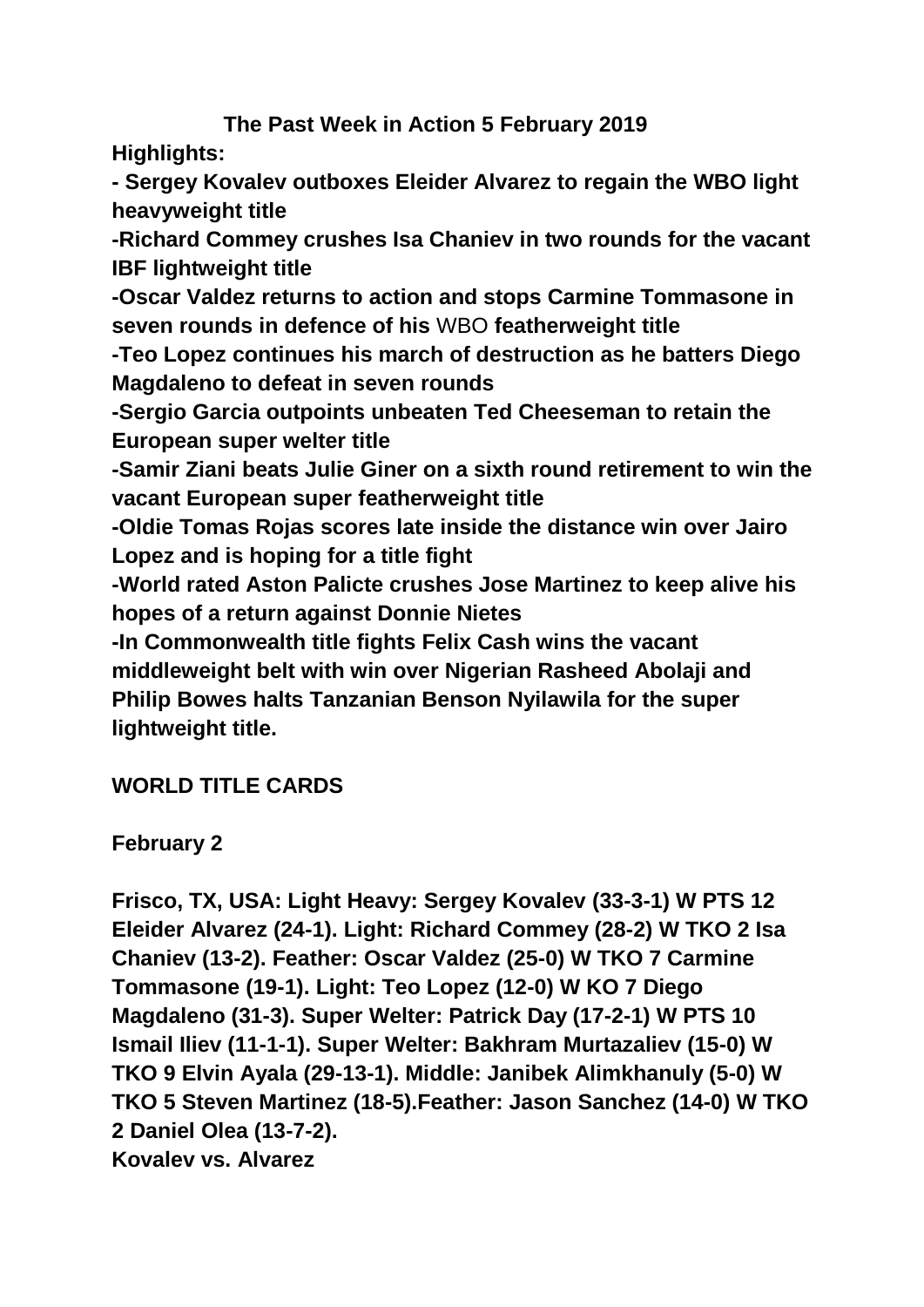Sweet revenge for Kovalev as he outboxes and outpoints Alvarez to regain the WBO light heavyweight title

## **Round 1**

Not a great deal of action. Kovalev was regularly stabbing out his jab but falling short. Alvarez scored with a his jab to the body and just did enough to edge a slow round that could have gone either way.

## **Score: 10-9 Alvarez**

## **Round 2**

Dominant round for Kovalev. He was constantly finding gaps for his jab and following in with hooks and straight rights. Alvarez was throwing one punch at a time and mostly missing.

## **Score: Score 10-9 Tied 19-19**

## **Round 3**

A much better round for Alvarez. He was able to get on the front foot and was jabbing strongly with purpose and doing a better job of blocking Kovalev's jab. He was also firing rights. Kovalev did most of the pressing but was not letting his punches flow as he had in the second.

# **Score: 10-9 Alvarez Alvarez Alvarez 29-28**

## **Round 4**

One for Kovalev. He was controlling the fight with his jab slotting it through Alvarez's high guard and then firing clubbing lefts and rights to the head. Alvarez was just not throwing enough punches and in hiding behind his high guard was just moving into Kovalev's punches without countering.

## **Score: 10-9 Kovalev Tied 38-38**

**Official Scores: Judge Levi Martinez 40-36 Kovalev, Judge Jesse Reyes 38-38 tied, Judge Lisa Giampa 40-36 Kovalev.** 

## **Round 5**

Alvarez started the round well firing his jab and throwing a series of punches to the body. That was as good as it got for him once Kovalev started to find the rang with his jab and thumping rights. Alvarez tried to get close by coming in low but Kovalev cracked him with a right to the head and then finished the round with more hurtful head punches. Some of Kovalev's shots were getting blocked but he was punching while Alvarez was waiting.

**Score: 10-9 Kovalev <b>Kovalev Kovalev Kovalev 48-47**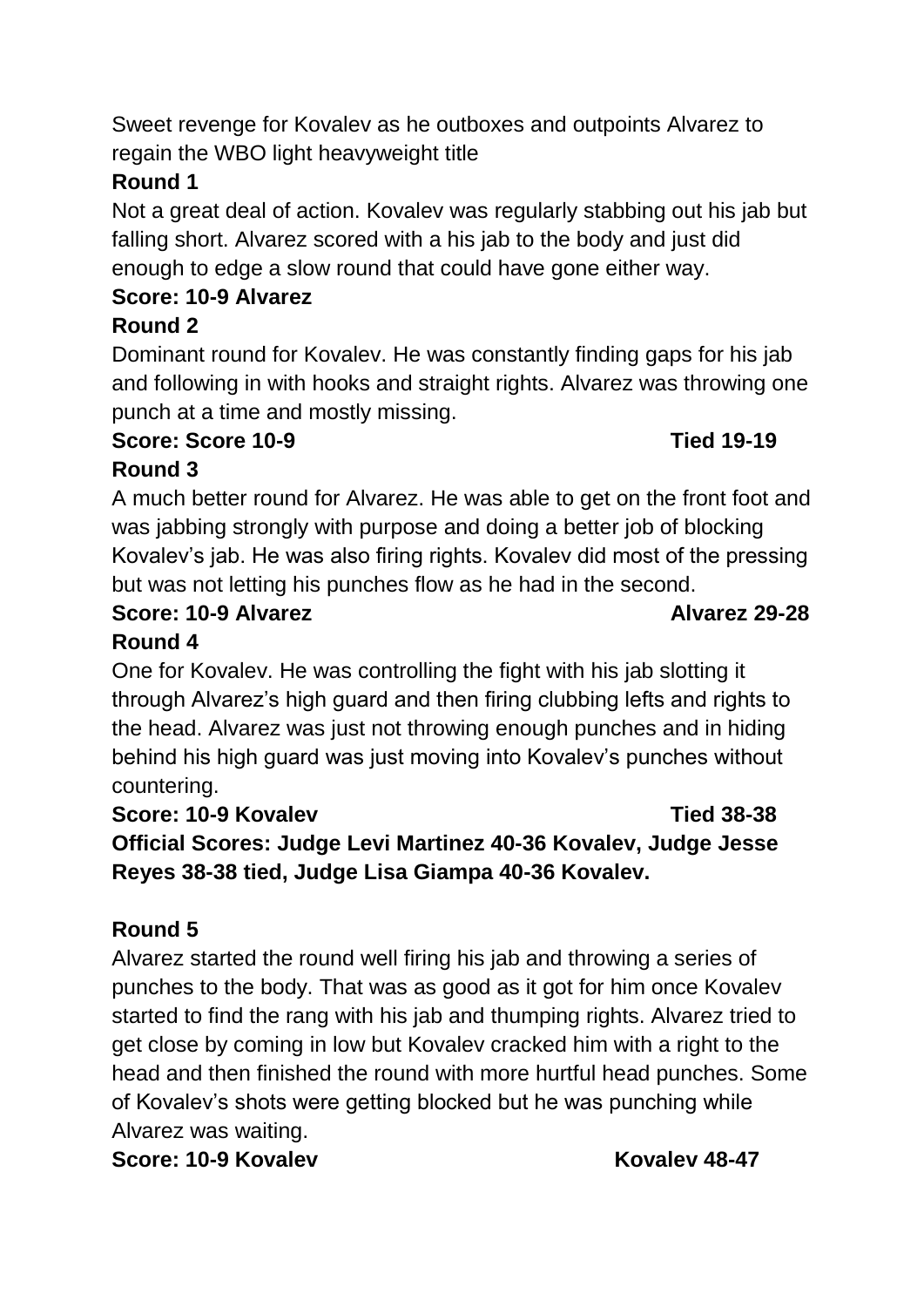## **Round 6**

Alvarez scored the first punch in this one a clubbing overhand right to the head which was the best pinch he had landed so far in the fight. From there Kovalev took over. He was teeing off on the advancing Alvarez and digging left hooks to the body. As Alvarez was coming forward Kovalev was firing a quick sequence of punches and then moving leaving the plodding Alvarez without a target

## **Score: 10-9 Kovalev**  Kovalev **Kovalev 58-56 Round 7**

Alvarez let his hands go more in this one. When Alvarez came forward behind his high guard Kovalev was again able to stab home punches but in this round Alvarez was standing and exchanging punches and just getting the better of the action.

#### **Score: 10-9 Alvarez Kovalev 67-66 Round 8**

It was boxer Kovalev and not "Krusher" Kovalev who was winning here. His jab and move tactics were frustrating Alvarez's attempts to get close. Kovalev was sliding punches through the porous guard of Alvarez and rattling him with quick bursts and then moving. Alvarez resorted to dropping his high guard and trying to walk Kovalev onto counters but that didn't work either.

## **Score: 10-9 Kovalev Kovalev 77-75 Official Scores: Martinez 78-74 Kovalev, Reyes 77-75 Kovalev, Judge Giampa 80-72 Kovalev.**

## **Round 9**

Another round for Kovalev. He was sticking to his hit and move tactics and landed a choice right over the top of Alvarez's guard. He continued to pop out punches not really loading up on them but still scoring. Alvarez had started to go away from the high guard and was holding his hands where he could throw punches but kept falling back to the high guard under pressure.

#### **Score:10-9 Kovalev Kovalev 87-84 Round 10**

Kovalev was in charge throughout this one. He was finding more and more gaps for his jabs and straight rights and was putting Alvarez on the back foot and having him floundering at times. Alvarez had largely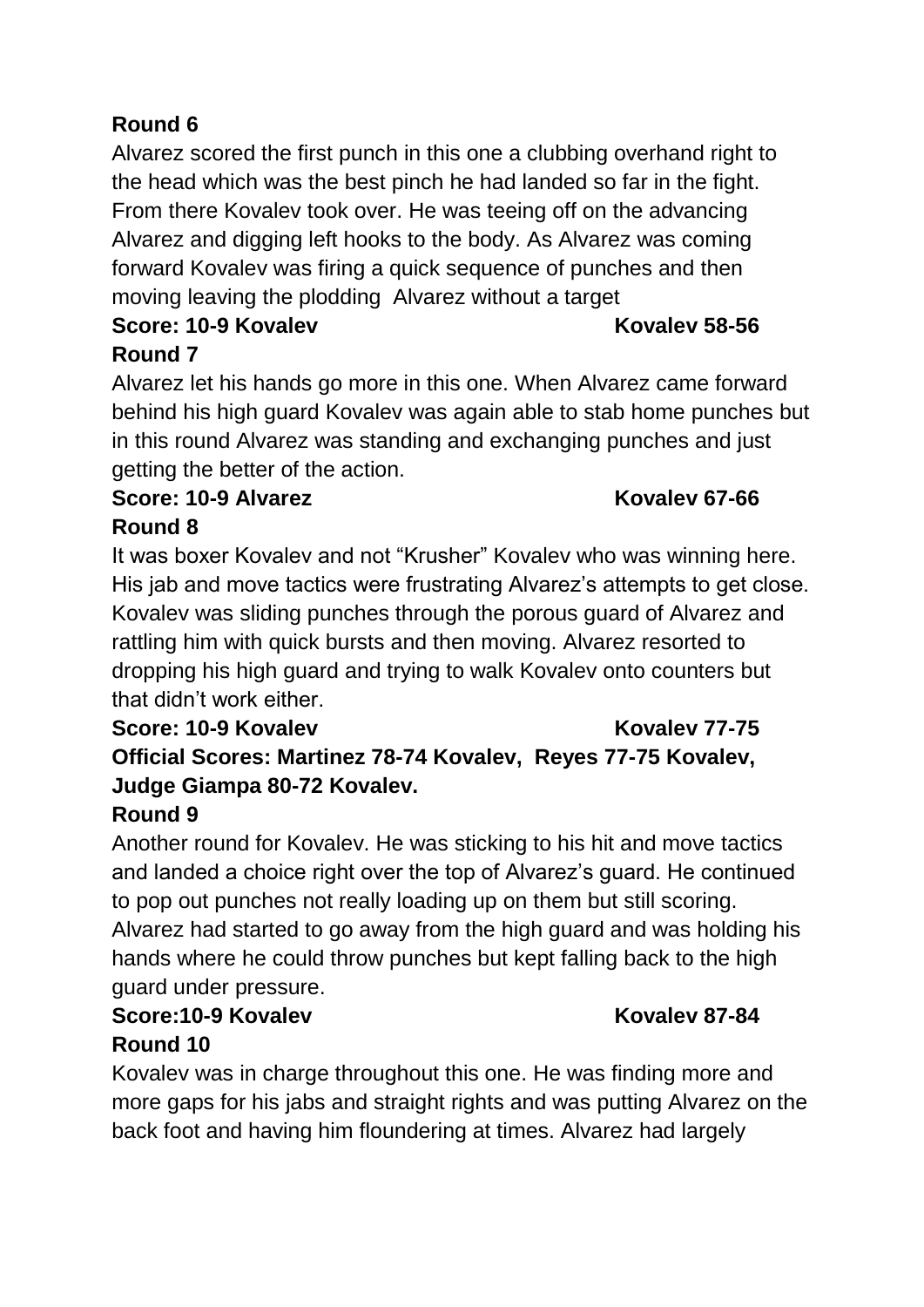abandoned the plodding head down tactics but had also long since abandoned using his jab and had no answer to Kovalev's.

#### **Score: 10-9 Kovalev Kovalev 97-93 Round 11**

With his hands freed from defensive work Alvarez opened the round with a series of punches including a strong left to the head. Kovalev worked hard throughout the round and threw more and landed more but it was the most competitive Alvarez had been for a few rounds.

#### **Score:10-9 Kovalev Kovalev 107-102 Round 12**

Kovalev took the last clearly. He was against slotting home jabs and then firing quick bursts with Alvarez looking to land one big punch. Although he connected with a couple of hard head shots a confident Kovalev was forcing him back with quick accurate punches and was a clear winner of the round and the fight.

#### **Score10-9 Kovalev Kovalev 117-111**

## **Official Scores: Judge Levi Martinez 116-112 Kovalev, Judge Jesse Reyes 116-112 Kovalev, Judge Lisa Giampa 120-108 Kovalev.**

The 35-year-old Florida-based Kovalev had his tactics just right here as he jabbed, moved and fired short bursts of punches controlling the tempo of the fight with Alvarez too slow to catch him. With fellow Russians Artur Beterbiev and Dmitry Bivol holding the IBF and WBA titles respectively and Ukrainian Olek Gvozdyk the WBC champion Eastern Europeans rule the roost. Britain's Anthony Yarde is the WBO No 1 but I am not sure he is ready for Kovalev as he is yet to face an opponent remotely near the ratings. Alvarez had his tactics all wrong. Pressing behind a high guard only works if you can force your opponent to the ropes and work on him there. Alvarez never did that efficiently so rarely had Kovalev under any real pressure and he changed his tactics too late. He is still a force in this division and may look to get a return with Kovalev or try for one of the other belts.

### **Commey vs. Chaniev**

Justice for Commey as demolishes Chanev inside two rounds and lifts the vacant IBF title in his second. attempt. Commey established a strong jab from the outset. Chanev was trying some rights but looked low on power. Commey put Chanev on the back foot with his jab but Chaniev landed with some good hooks and a straight right. That gave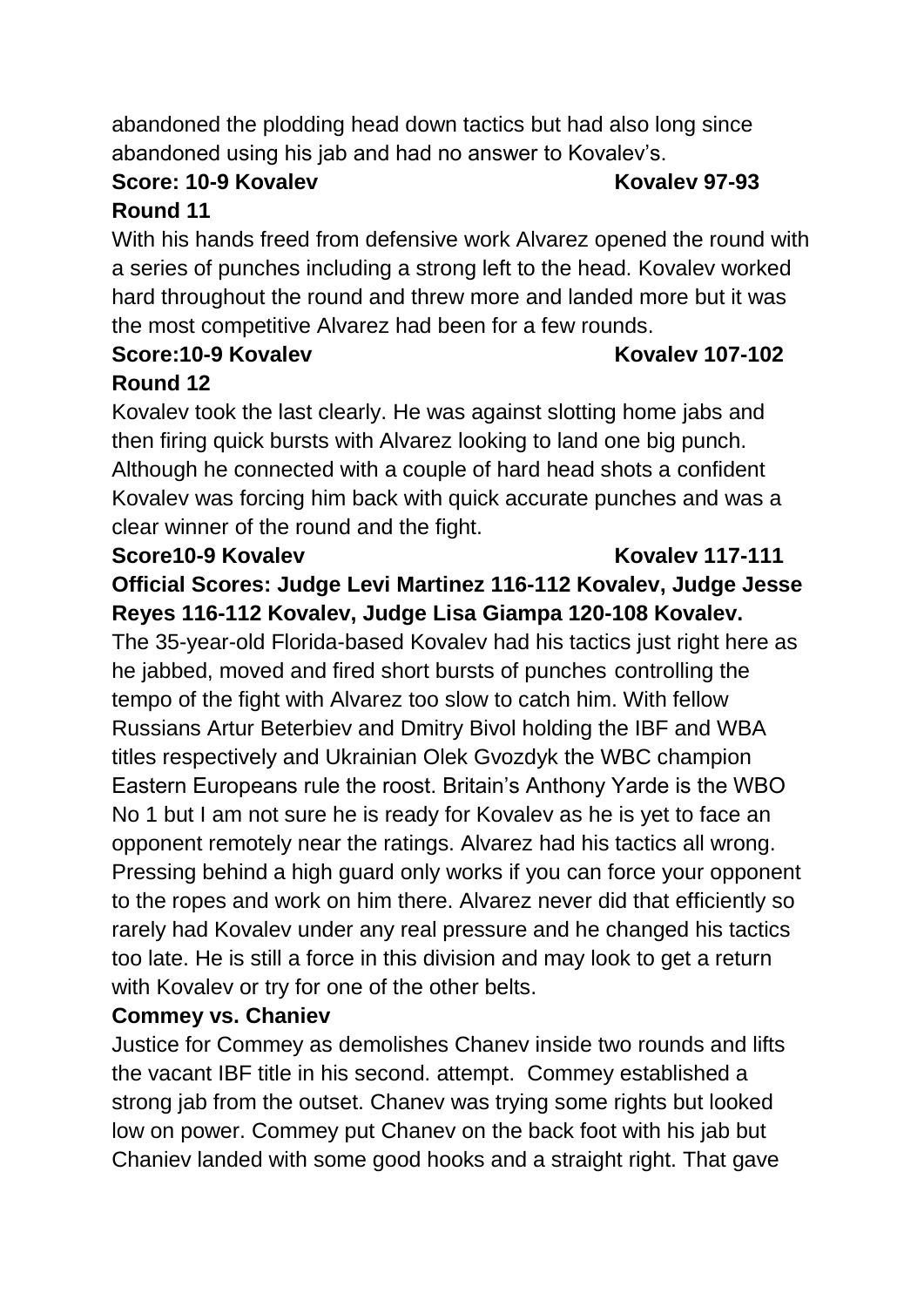Chanev the confidence to stand and trade which proved a big mistake. First he was shaken by a Commey left hook and then a straight right dumped Chanev on the floor. He was up quickly but he looked very unsteady and staggered backwards. After the eight count Commey leapt in to try to finish the fight but after landing a couple of punches Commey tripped and went down. There was no count and after Commey landed another right the bell went. With just eight seconds gone in the second round a left hook sent Chanev down again. He looked unsteady and after the count Commey piled in connecting with punches from both hands. Chanev tried desperately to hold on but when a short left hook on the inside floored Chanev again the fight was stopped. Great win for the 31-year-old from Ghana and win No 25 by KO/TKO. In his first shot at the title he lost a controversial split decision to Robert Easter and then suffered another blow in a questionable split verdict against Denis Shafikov. He had scored three good wins going into this one and crushed Chanev with ease. Boxing in Ghana suffered a blow with the loss of Isaac Dogboe against Emanuel Navarette but this win by Commey will restore national pride and put a smile back on the faces in his home country. By winning this one Commey had lined up a huge fight against Vasyl Lomachenko in Los Angeles on 14 April but Commey indicated he had injured his right hand in the Chanev fight so there is some doubt over that. The ease with which Commey disposed of Russian Chaniev puts a question over how Chaniev came to be at No 3 the second highest rated fighter in the IBF ratings. Significantly he could not fill the No 2 spot because he had not beaten a rated fighter so the No 2 spot was vacant. He had beaten reasonable level opposition in Jean Pierre Bauwens, Juan Martin Elorde and Ismael Barroso but those fighters were all unrated when he beat them and he was crushed here.

#### **Valdez vs. Tommasone**

Valdez returns to action and shakes off some rust as he retains the WBO title with stoppage of Italian Tommasone

#### **Round 1**

Neither fighter dominated the round. Valdez was quicker and more accurate with his jabs. Tommasone tried some rights but was mainly on the back foot and short with his punches.

## **Score: 10-9 Valdez**

**Round 2**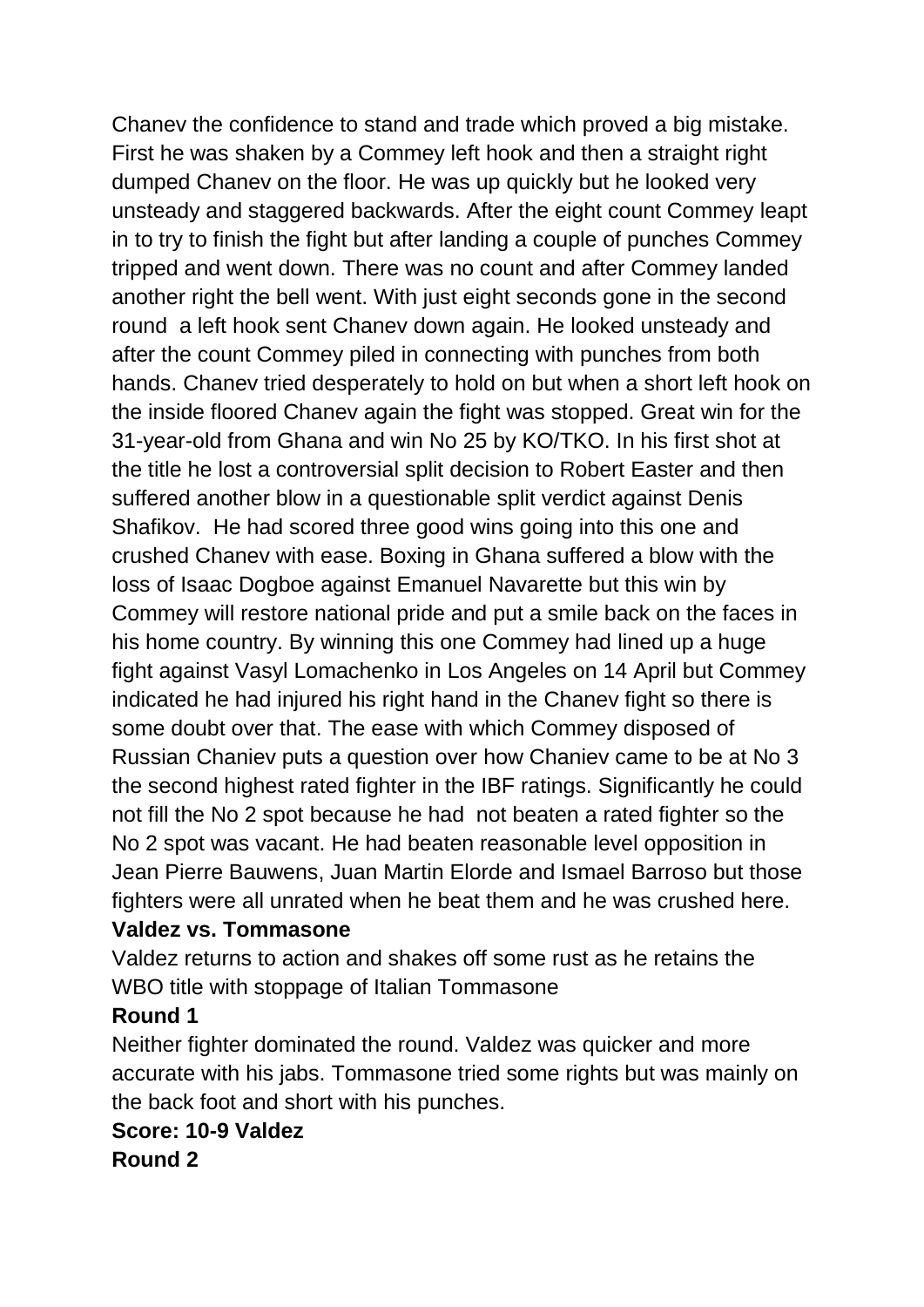Valdez stepped up the pace in the second . Again he was forcing Tommasone back with hard, accurate jabs. He was letting his hands go more but with his inactivity his timing was off. Tommasone kept stabbing out his jab but it was a defensive weapon not an offensive one.

## **Score: 10-9 Valdez Valdez 20-18**

## **Round 3**

Tommasone did well over the first half of the round. He was more positive with his jab and landing some rights. Valdez was hunting him down with more purpose but his timing was still out and Tommasone kept moving and kept jabbing and just did enough to edge the round.

#### **Score: 10-9 Tommasone Valdez 29-28 Round 4**

The roof fell in on the Italian challenger in this one. Valdez moved up a gear and hurt Tommasone early with a left to the body. Valdez was pressing hard and Tommasone stepped in to trade punches and Valdez connected with a straight right that sent Tommasone down. He sat on the floor and timed his rise getting up at eight. Valdez went after him but Tommasone boxed on the back foot piercing Valdez's guard with jabs and scoring with a four-punch combination. Just before the bell a long left from Valdez landed on the belt of Tommasone. He momentarily dipped at the knees and touched the canvas that led to a second count. **Score: 10-7 Valdez Valdez 39-35**

## **Official Scores: Judge Javier Alvarez 40-34 Valdez, Judge Ursulo Perez 40-34 Valdez, Judge Elias Johnson 40-34 Valdez Round 5**

Tommasone was moving and jabbing again and now his jab was more accurate and he was getting though Valdez's guard. When Tommasone became too confident a left to the body from Valdez saw him backing off. Valdez began to find the target with his left hooks to the body and straight rights bringing blood from Tommasone's nose and bruising under his left eye as Valdez was finally getting his timing right. **Score: 10-9 Valdez Valdez 49-44**

# **Round 6**

Valdez was staring to load up on his punches but the punch that put Tommasone down early in this round was a jab which knocked the Italian off balance. He was up at eight and despite pressure from Valdez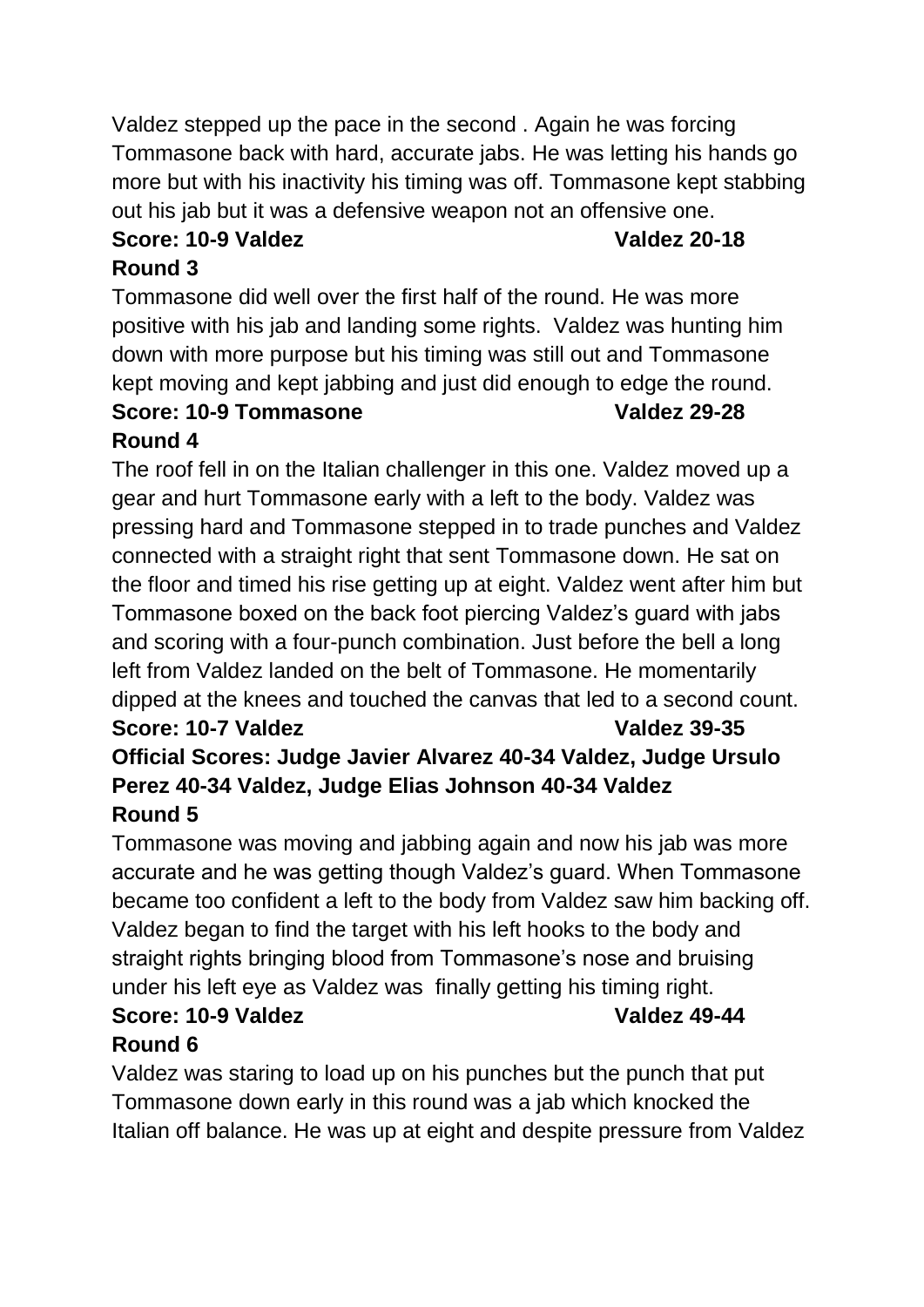was never really in trouble again as he boxed on the back foot with plenty of jabs.

#### **Score: Score 10-8 Valdez Valdez 59-52 Round 7**

It was over quickly in this round. With less than ten seconds on the clock a stunning short right uppercut from Valdez sent Tommasone down. The referee immediately waived the fight over despite protests from Tommasone. It looked as though Tommasone could have continued but it was only going to end with him taking more punishment so it was a wall judged decision by the referee. Due to injuries this is the first fight for Valdez since March 2018 and he took a few rounds to get his timing right and got the job done. His mandatory challenger is Filipino Genisis Servania so what happens next depends on whether the WBO insist he fights Servania or allows Valdez another voluntary defence. Tommasone's role as challenger required some ratings "adjustment" form the WBO who parachuted him in on the back of a November win over a guy with a 8-8-1 record. Having said that he show a sharp jab and

plenty of shifty footwork but with only five wins by KO/TKO was never a threat so just right for Valdez after his long period of inactivity. The night was not all bad for Tommasone as he proposed to his girlfriend in the ring and she accepted. Bravisimo Carmine!

### **Lopez vs. Magdaleno**

Another imperious performance from Lopez as he dismantles then demolishes Magdaleno. It was the power of Lopez against the hand speed and movement of Magdaleno and both were on show in the first with Magdaleno's right jab flicking out like a snakes tongue and Lopez landing with a couple of hard punches just before the end of the round. Magdaleno was quick with his fist again in the second and although he was landing for Lopez it was a case of insult but not injury and he shook Magdaleno with a vicious right uppercut that saw Magdaleno buckle at the knees and opened a cut on the bridge of Magdaleno's nose. Lopez is pretty quick with his own hands and was driving Magdaleno back with snapping hooks to the head starting to connect with some hard shots. He trapped Magdaleno in a corner and landed with some straight rights before Magdaleno skipped out of range. Lopez does not mind which hand he leads with and in the third he sneaked home a peach of a right uppercut and then continued to land with rights either as the lead or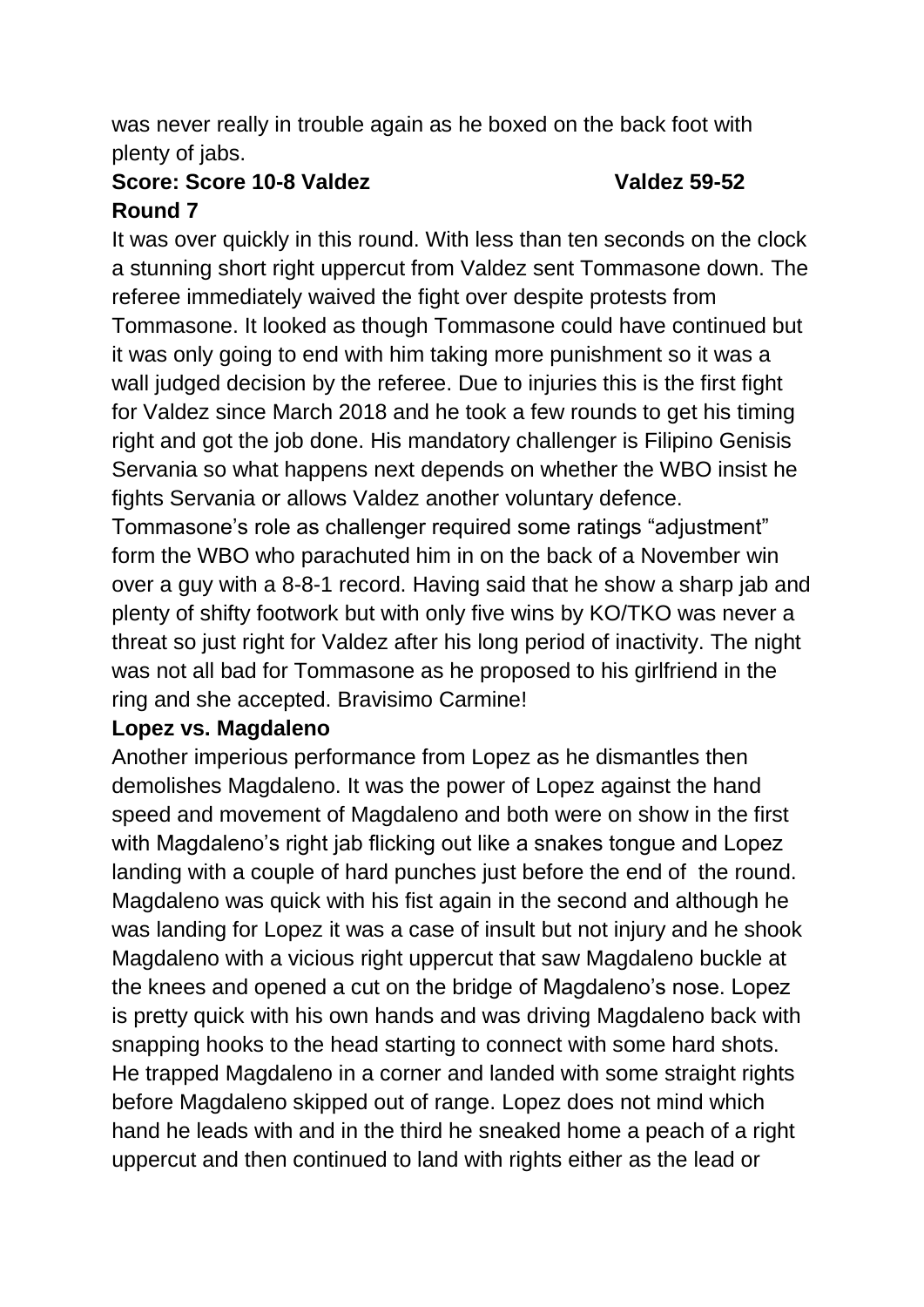following a jab. Magdaleno was throwing his jab at the start of the fourth but a few right counters from Lopez made him much more reluctant to commit himself to attack. It was a quieter round but it was Lopez whose punches were landing. In the fifth Lopez began to unload on Magdaleno with right uppercuts and straight rights Magdaleno was trying to come in behind his jab with lefts to the body and had some success but there was no real sting to the punches whereas almost every punch Lopez threw was a power shot- and plenty of them were landing. Lopez hardly threw a punch over the first half of the sixth but then landed a right to the body that hurt Magdaleno. He continued to be sparing with his shots but connected with another body punch and snapped Magdaleno's head back with a left uppercut. Magdaleno kept working but late in the round as he moved inside a wicked left to the chin sent him tumbling sideways to the floor. He was up at eight and after the count with less than ten seconds left Lopez landed a couple more head punches at the bell. As Magdaleno walked back to his corner he was unsteady, there was blood dripping from the cut on his nose and his left eye was almost closed. Lopez connected with a series of hard head punches in the seventh driving Magdaleno to the ropes and pouring on punishment. A gutsy Magdaleno gestured for Lopez to bring it on and he did with more lefts and rights to the head and then connected with a fearsome left that put Magdaleno down on his back. The referee started the count but did not bother to complete but cradled Magdaleno in his arms and stopped the fight. The 21-year-old from Brooklyn makes it ten wins by KO/TKO. If he continues to destroy opposition this way I am going to run out of superlatives. To just talk about his power would be to understate his talent as he is also a very clever defensive boxer. He retained his NABF and USBA titles and won the vacant NABA belt so is covering all angles and is rated WBA 9/WBC 11/WBO 11. There is talk of a fight with Jose Pedraza this year and that would be an interesting test for Lopez. Magdaleno, 32, had previously only lost in world title fights being outpointed by Roman Martinez and stopped by Terry Flanagan in WBO fights. He won his two fights in 2018 but took a savage beating here so will be on the sidelines for a while.

#### **Day vs. Iliev**

Former top amateur Day registers his sixth win on the bounce with unanimous verdict over Russian Iliev. The respective tactics gelled well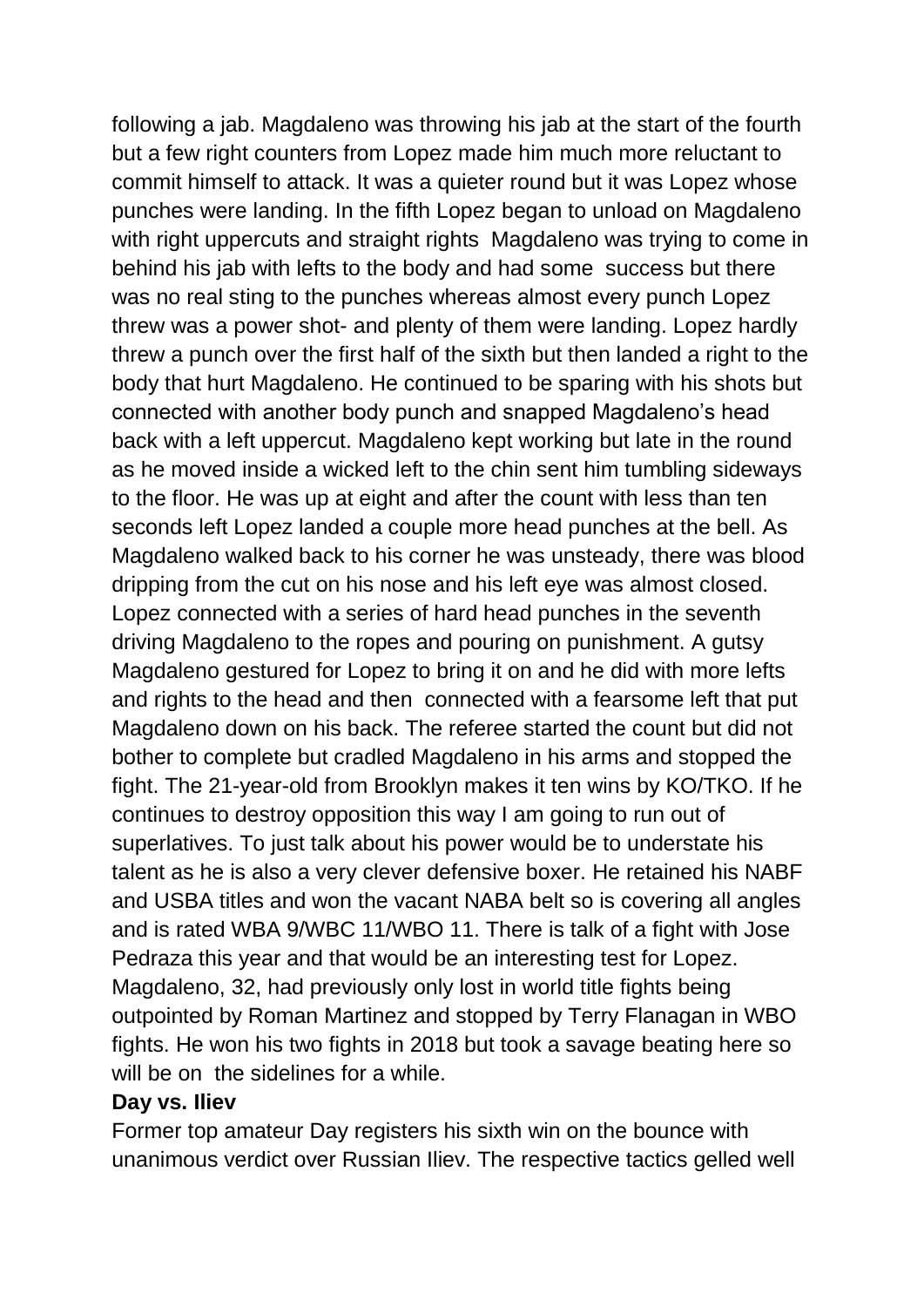producing a competitive ten rounds. Iliev was the aggressor early with Day boxing well and countering the Russian's attacks. Iliev was going for quantity and Day with accuracy and more power punches. Most of the rounds were close and could have been scored for either boxer but it was Day's heavier eye-catching shots that earned him the verdict. Scores 98-92, 97-93 and 96-94 all for Day. The 26-year-old from Freeport was National Golden Gloves champion and great things were expected from him when he first turned pro, initially he had trouble adjusting to the pro game but seems to have settled now and is making progress. Iliev, also a good level amateur, was having his first fight in the USA and his first fight for almost 14 months so his slow start is understandable.

### **Murtazaliev vs. Ayala**

World rated Russian slowly breaks down a gutsy Ayala for a late stoppage win. Murtazaliev was attacking hard from the start and Ayala tried to match him early. In the opener a Murtazaliev punch had Ayala taking a knee but he survived the round. After that Ayala quickly went into reverse under the pressure. Murtazaliev continued to boss the action with Ayala doing just enough to stay in the fight and it looked as though Ayala might go the distance. Late in the eighth a left hook had Ayala badly shaken and Murtazaliev stormed forward in the ninth landing plenty and with Ayala on the ropes and being pounded the referee stepped in and halted the fight. The 26-year-old Murtazaliev retains the WBC USNBC title and makes it ten wins by KO/TKO in his last eleven contests. No names on his record yet but he is already rated WBO 7/IBF 10(9). Way back in 2008 Ayala challenged unsuccessfully for the IBF middleweight title losing to Arthur Abraham. Now 38 Ayala is a long way down the slope with one win in his last eight fights.

#### **Alimkhanuly vs. Martinez**

Look out here comes yet another outstanding talent from Kazakhstan. Martinez is a good level pro and looked a reasonable test for southpaw Alimkhanuly. The Kazak boxer soon dispelled that notion. After taking the first two rounds he floored Martinez early in the third and rocked Martinez with savage uppercuts in the fourth. After another of those wicked uppercuts in the fifth the referee came in to save Martinez from more harm. The 25-year-old Oxnard-based Alimkhanuly gets his second inside the distance win. As an amateur he was a gold medallist at the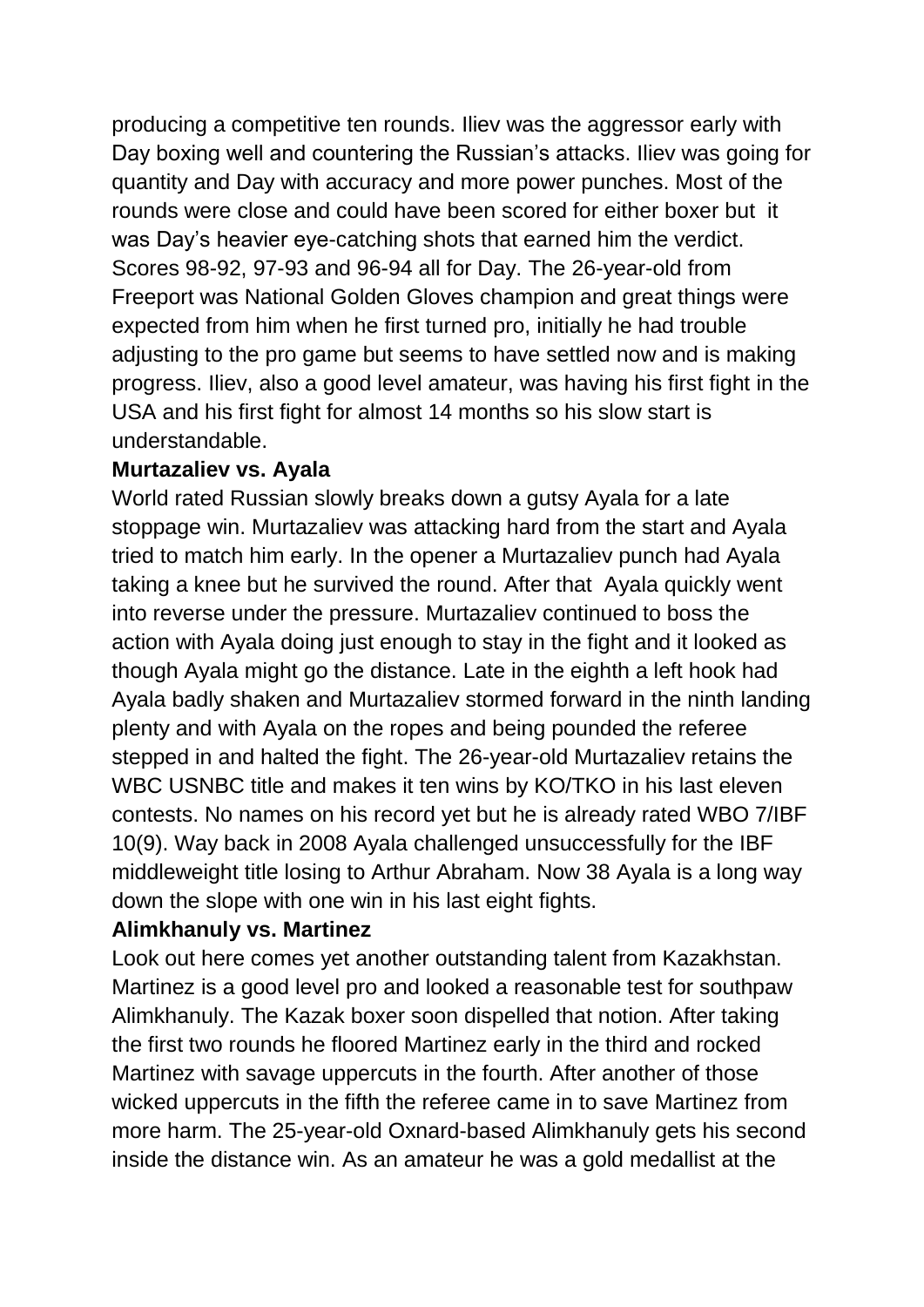World Championships, Asian Championships and Asian Games but did not medal at the 2012 or 2016 Olympics. Certainly one to follow. Martinez suffers his first loss inside the distance. He took Terrell Gausha to a majority decision but this was his first fight for eleven months.

#### **Sanchez vs. Olea**

Sanchez dismantles Olea in two rounds. Sanchez blitzed Olea landing heavily with both hands in the first and then putting Olea on the floor with a powerful right in the second. Olea managed to return to the vertical but his legs were all over the place and the referee would not let him continue. The 24-year-old "Little Scorpion" from Albuquerque moves to seven inside the distance wins. A victory in October over unbeaten Jean Carlos Rivera saw him lift the vacant WBO Youth title and he was rewarded with No 15 in the WBO ratings. Mexican Olea suffers his third defeat in a row all against very tough opponents.

### **January 31**

**Alpine, CA, USA: Super Fly: Aston Palicte (25-2-1) W TKO 2 Jose Martinez (20-1-2).** Impressive showing by Palicte as he wipes out previously unbeaten Martinez inside two rounds. In the opening round Palicte used his longer reach to probe with his jab and then fired home straight rights. Martinez was going to the body and landed a good left hook. He was confident and taking the fight to Palicte and they exchanged punches. Just at the bell Martinez lunged forward with his head banging into Palicte's face but luckily there was no damage. Martinez went after Palicte at the start of the second landing body punches. A left hook to the body followed by a left to the head saw Martinez almost go down and he briefly touch the canvas with a glove. No count was applied but Palicte kept Martinez against the ropes and unloaded with shots to head and body. Martinez got off the ropes and fired back but was nailed with a series of rights from Palicte and dropped to one knee. He was up at eight but dropped under more rights complaining about a punch to the back of the head. He was up at eight again but as Palicte was beating on him the referee stepped in and stopped the fight. First fight for the 28-year-old Filipino since drawing with Donnie Nietes for the vacant WBO super fly title in September and win No 21 by KO/TKO. He has lost only one of his last seventeen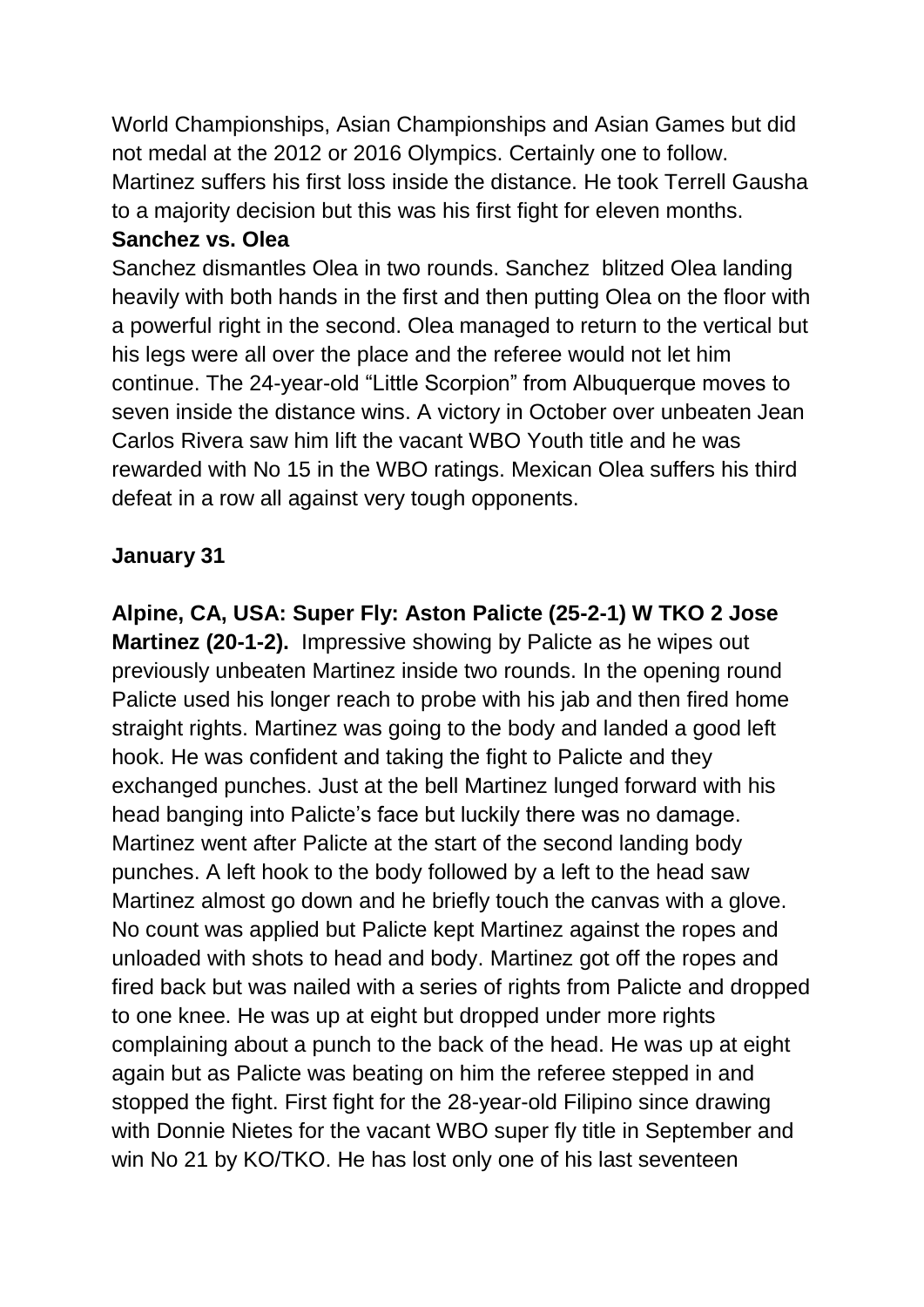contests. He fights under the banner of the Roy Jones Jr team and is trained by former WBC light flyweight champion Rodel Mayol. He was an elite level amateur competing at the World Junior Championships and the prestigious King's Cup and his younger brother Jamie won a gold medal at the Asian Junior Championships. Puerto Rican Martinez beat 23-2 Jesus Martinez in 2017 but had only one fight in 2018.

## **February 1**

## **Rochester, NY, USA: Super Middle: DeAndre Ware (13-1-2) W PTS 10 Ronald Ellis (15-1-2,1ND). Light: Will Madera (13-0-2) W PTS 8 Thomas Mattice (13-1-1). Middle: Dominic Wade (19-1) W KO 1 Martin Rios (23-19-4,1ND).**

### **Ware vs. Ellis**

Minor upset as Ware takes majority decision over previously unbeaten Ellis. It was a close fight all the way. Ellis made the better start working well on the outside with his jab with Ware trying to get inside. The fight changed after the third in which Ellis suffered yet another of the hand injuries that have plagued him in his career. With his right of limited use Ellis had to rely mainly on his jab. He tried to compensate by throwing even more jabs and for a while he was outworking Ware and built a lead. Eventually as it became apparent that Ellis was carrying the injury the always pressing Ware was able to step up his attacks and get past the jab and land with powerful rights. Ellis was only able to use his right sporadically and despite a big effort in the last Ware just got the decision his pressure and power punching deserved. Scores 96-94 twice for Ware and 95-95. Big win for Toledo fireman Ware who had suffered his only loss to date when coming in as a late substitute and being outpointed by Cem Kilic in September. He collects three previously vacant titles in one go as he wins the NABA, WBC Continental Americas and the USBO titles. More bad luck for former National Golden Gloves champion Ellis. Hand injuries have caused two extended periods of inactivity but he was also out for fourteen months back in 2013/2014. Whilst that was due to an elbow injury it was also the result of positive test. He will be inactive again whilst this latest injury heals .

#### **Madera vs. Mattice**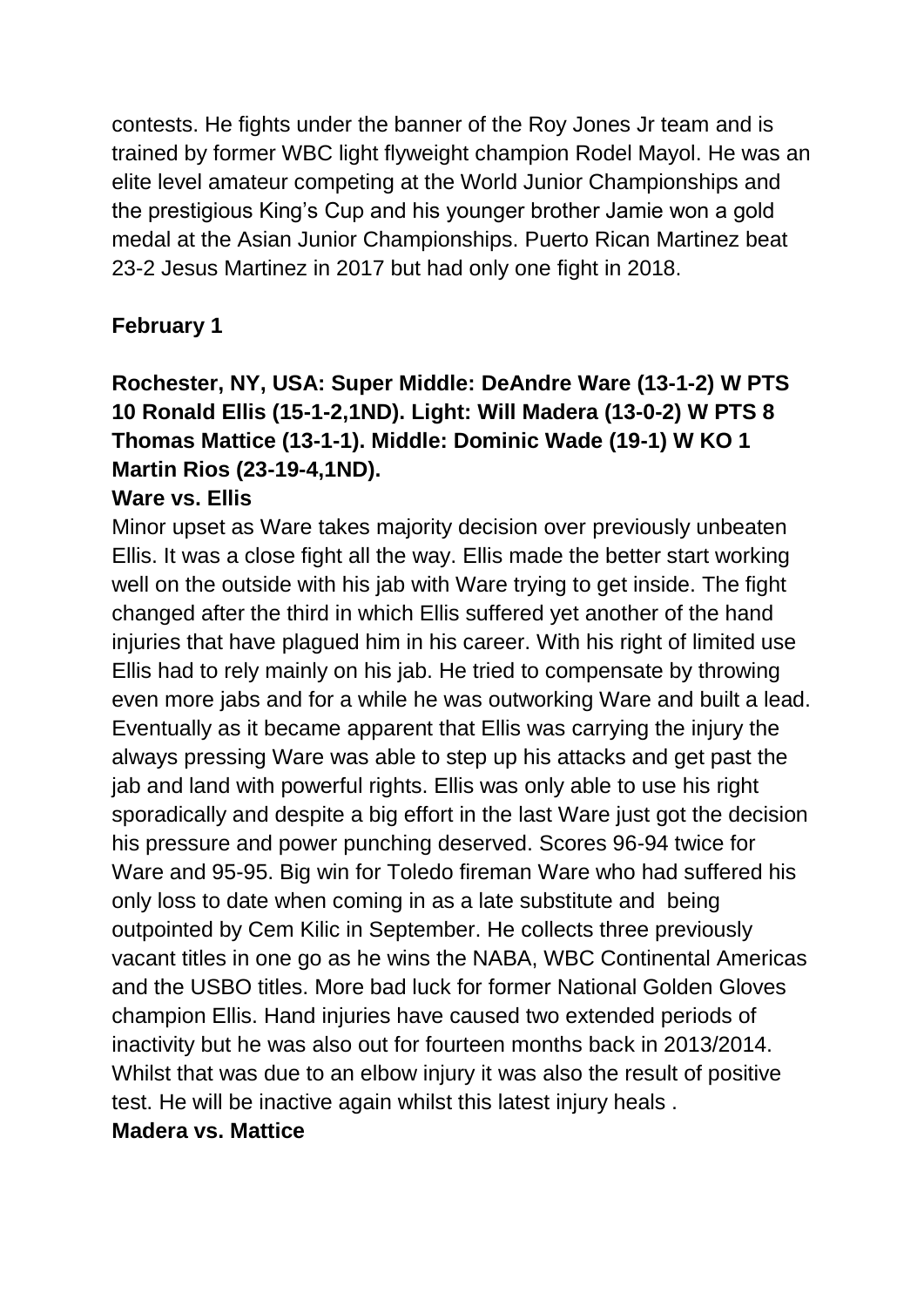Good matchmaking under the sponsorship of Shobox sees a second very close battle between unbeaten fighters as Madera beats favourite Mattice on a tight unanimous verdict. Madera won this one on the basis of his better work over the first half of the fight. He pressed the fight hard and Mattice was slow to get into his stride. Madera was the busier and more accurate. Mattice used his better skills to get into the fight over the middle rounds but Madera protected the early lead he had built with a strong finish over the last two rounds and was a good winner. Scores 77-75 twice and 78-74 all for Madera. The 28-year-old Madera from nearby Albany has struggled against very modest opposition but against a better class of opponent he showed improvement here. Mattice had also struggled lately. In his last two fights he had looked lucky to get a split verdict over Zhora Hamazaryan and then fought a draw with the Armenian.

### **Wade vs. Rios**

In his first fight for almost three years Wade disposes off Argentinian Rios in just 108 seconds. No time for any rust to show as Wade floors Rios twice with the second, a left to the head, putting Rios down and out. First fight for Wade since his crushing two round beating by Gennady Golovkin in a world title challenge in April 2016. Still only 28 it will be interesting to see where he goes next as he was 173lbs for this one. Rios, a former Argentinian champion at middleweight and super middleweight, suffers his fourth loss by KO/TKO and his eighth loss in his last nine fights.

## **Buenos Aires, Argentina: Super Feather: Pablo Ojeda (16-4-1) W KO 3 Mario Lozano (18-2-1).**

Ojeda's power too much for Lozano. After two fairly even rounds Ojeda broke through in the third. A straight right forced Lozano back to the ropes. He tried to fight his way off the ropes but an overhand right and a left hook sent him staggering and another left saw him pitch forward and down and he was counted out. Ojeda wins the vacant WBO Latino title with his eleventh win by KO/TKO. Lozano was 10-0-1 in his last eleven fights but they were mostly four round preliminaries.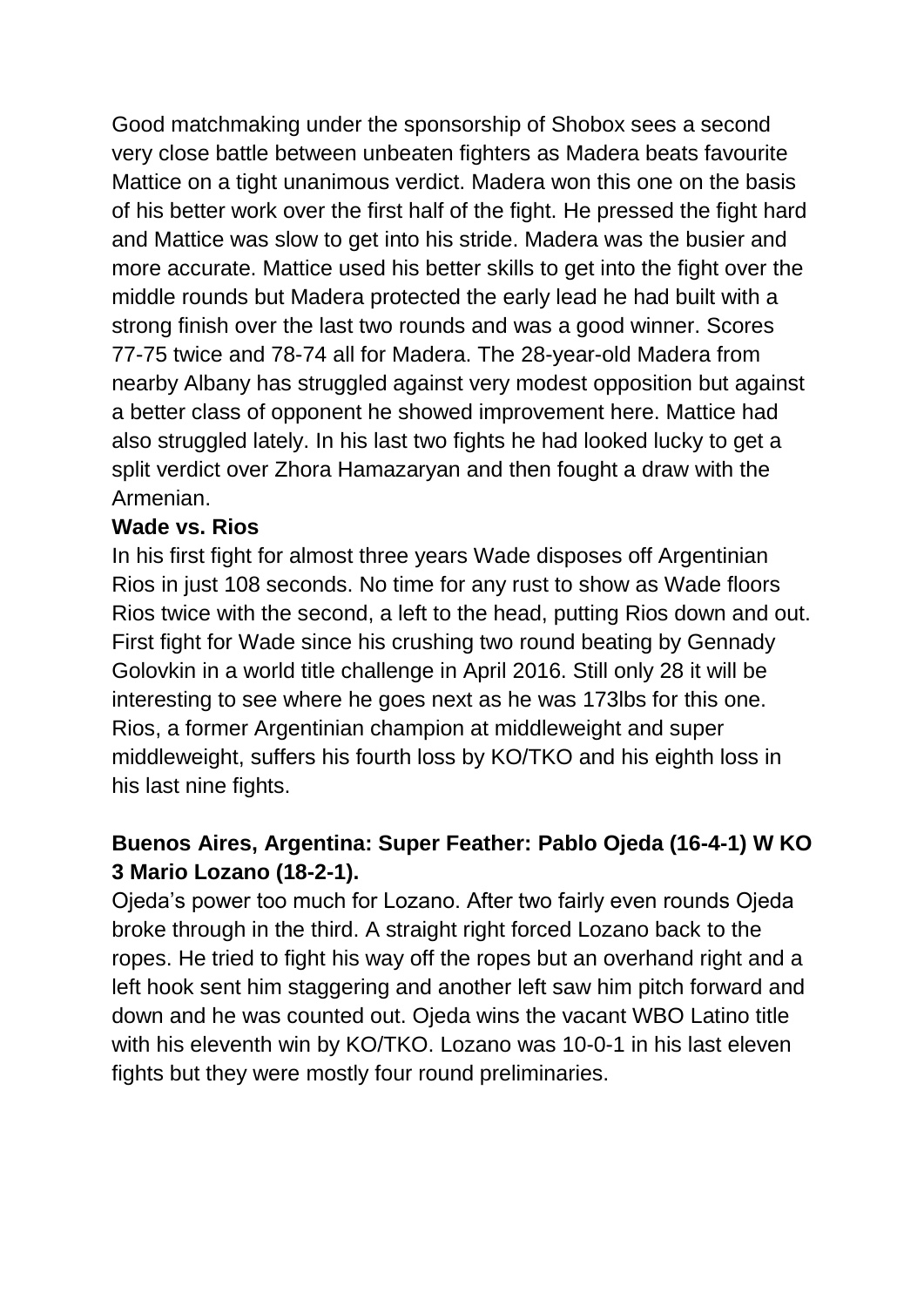## **Fontvielle, Monaco: Middle: Diego Natchoo (18-1-4,1ND) W PTS 10 Patrick Momene Mokamba (7-24-4). Super Feather: Florian Montels (14-2-2,1ND) W PTS 10 Rachid Sali (6-8-2,1ND).**

### **Natchoo vs. Mokamba**

L'Indien Natchoo retains the French title with wide unanimous verdict over Mokamba. Natchoo made a great start flooring Mokamba with a hard left hook in the first round. Mokamba survived and tried to force the fight but Natchoo was too quick and too clever .The fight was fast-paced and both tired badly over the late rounds but Natchoo held on to the lead and was a clear winner Scores 98-91 twice and 98-92 all for Natchoo. He lost in a challenge f or the French super middle title in 2017 but then moved down to middle and is now 8-0-1 in the new division. Next up will be a defence against experienced Michel Mothmora who he beat for the title in October. First shot at the national title for Mokamba who is now 2- 6 in his last 8 fights.

#### **Montels vs. Sali**

Montels holds on to the French super feather title as he knocks back the challenge of No 1 feather Sali in a return match. Montels boxed coolly in this one with Sali trying to break through with wild attacks. A right from Montels had Sali in trouble in the third but he was unable to capitalise on that. Montels controlled the fight with his better boxing but over the second half of the fight with Montels taking no chances and Sali just not able to be a threat it was a disappointing contest. When these two fought in November a clash of heads saw Sali badly cut and although Montels had won the three completed rounds it was declared a No Decision. No mistake this time as Montels won all the way. Scores 100-90,99-91 and 98-92 for Montels. He is now 6-1,1ND in his last 8 fights with the loss being against WBC No 7 lightweight Yvan Mendy. Sali, a poor challenger, is 1-7-2,1ND in his most recent 11 contests

### **February 2**

**London, England: Super Welter: Sergio Garcia (29-0) W PTS 12 Ted Cheeseman (15-1). Middle: Felix Cash (11-0) W TKO 1 Rasheed Abolaji (11-5-1). Light Heavy: Craig Richards (13-1) W TKO 3 Jake Ball (12-2). Cruiser: Lawrence Okolie (11-0) W TKO 3 Tamas Lodi**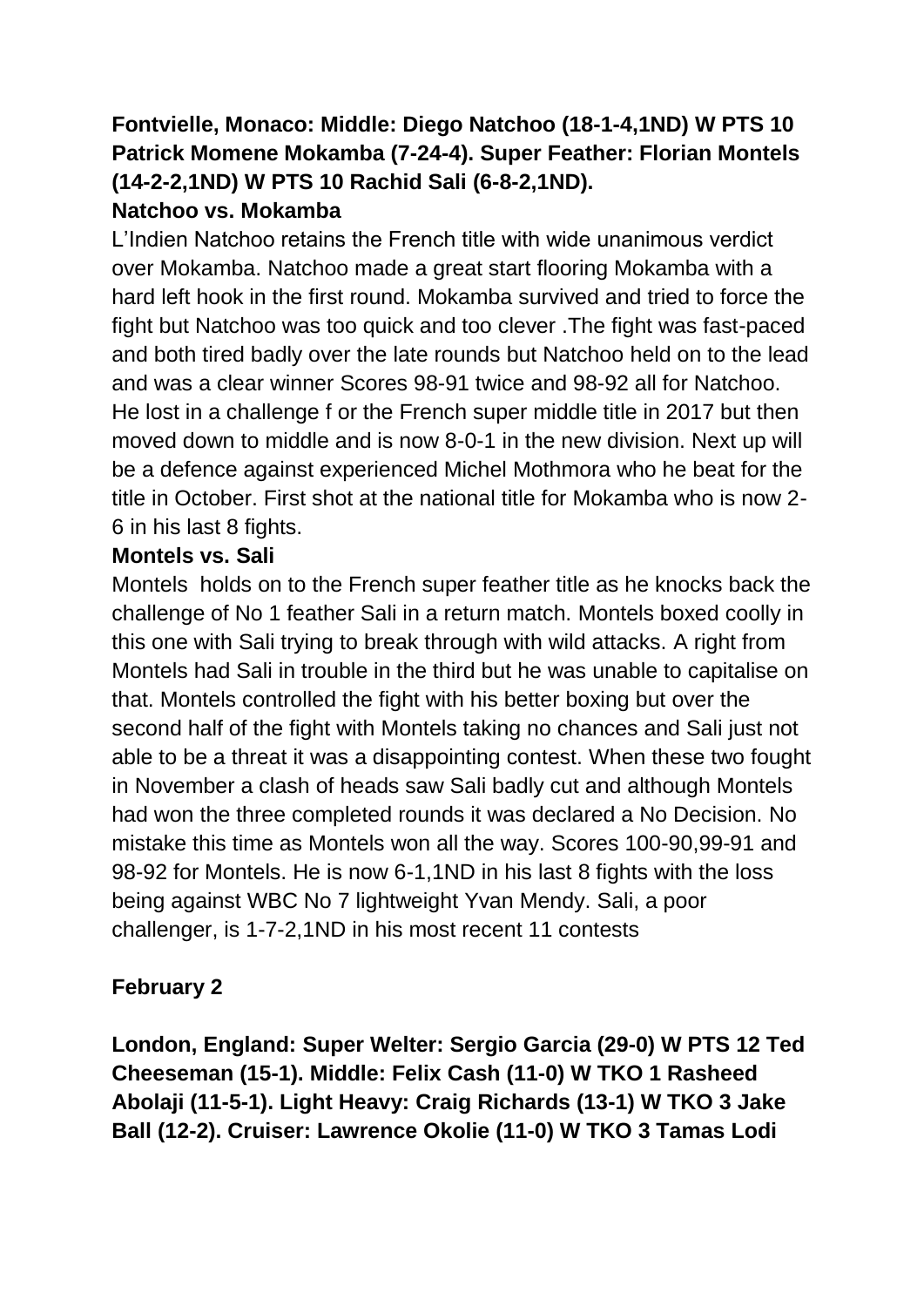## **(20-12-2 ). Middle: Scott Fitzgerald (12-0) W TKO 2 Filip Rzadek (2- 12).**

#### Garcia vs. Cheeseman

Garcia outboxes a gutsy but outclassed Cheeseman in the first defence of his European title. No probing or posturing in this fight. Garcia was immediately sliding punches past the guard of the advancing Cheeseman who was using a high guard and throwing hooks. Garcia was on the back foot but very accurate with his jab and straight rights and moving quickly back leaving Cheeseman with no target. Cheeseman did better in the second connecting with hooks and straight rights and landed a sharp uppercut but Garcia was throwing more and landing more and it was as well that Garcia is not a heavy puncher. Cheeseman continued to walk into jabs and heavy counters in the third and fourth. Garcia did not have a strong enough punch to keep him out but was scoring with jabs hooks and uppercuts on the challenger. Cheeseman upped his pace in the fifth and scored well with hooks. He was also moving his head more but Garcia was still finding plenty of gaps although Cheeseman rattled the Spaniard with a left hook late in the round. The sixth saw three minutes of pressure from Cheeseman and three minutes of pain and frustration as uppercuts from Garcia brought blood dripping from the challenger's nose and movement from Garcia left Cheeseman swishing air. At the half-way point it was hard to feel Cheeseman had won a single round. In the seventh Cheeseman tried both the high guard and hands down swinging but he just kept walking onto punishment. The eighth was a great round. Cheeseman again came out swinging. No high guard just powerful rights and lefts and for once he was connecting and bombarding Garcia who looked rattled. He was caught with some powerful punches and it looked as though Garcia was about to go under. Then the storm blew itself out and Garcia was the one landing heavily only for Cheeseman to come to life again and score with heavy rights to take the round. Garcia couldn't miss Chesses man with his punches in the ninth and tenth as the challenger just kept walking onto punch after punch. His head was snapped back by a vicious uppercut and a bruise under his left eye was leaking blood. Cheeseman connected with some wild swings in the eleventh but he was walking forward with both hands at hip level making it easy for Garcia to rattle his head with a series of punches. Cheeseman had early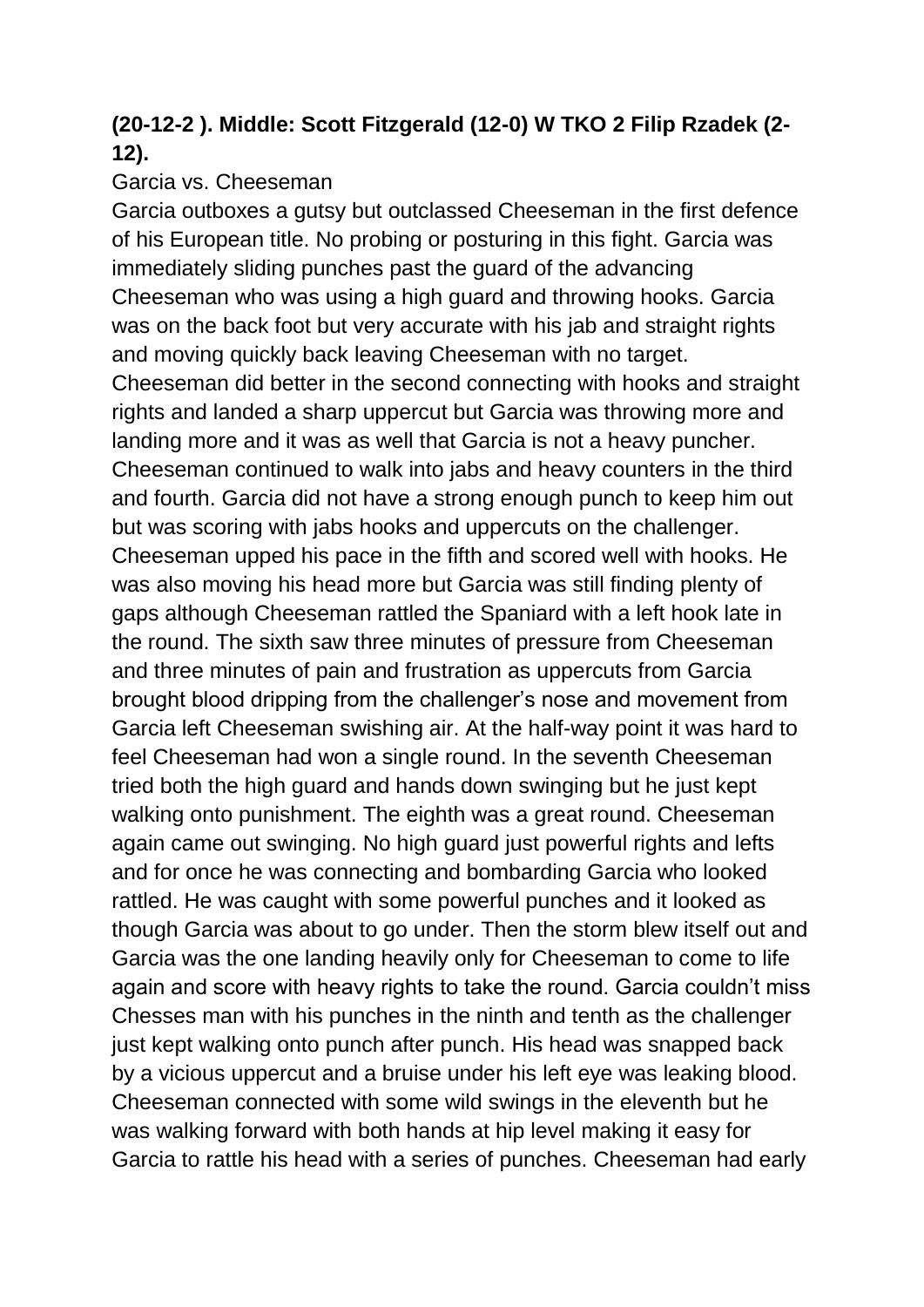success in the last as he trapped Garcia in a corner and landed three rights to the head. After that he was just swinging wildly and too often standing right in front of Garcia with his hands down allowing the Spaniard to tee-off on him an array of punches. Scores 119-109 twice and a totally unbelievable 115-114 all for Garcia. Scoring is not subjective it is opinion but how Massimiliano Bianco scored this one 115-114 is beyond me. Garcia outclassed a very brave Cheeseman in his first defence of his European title. The super welter division is talent rich in Europe and the world. I am not sure Garcia has the power to beat the top fighters. He is No 4 with the WBC and No 14(13) with the IBF so could land a title shot. British champion Cheeseman was never able to get a foothold in this fight but is 23 so he can come again.

#### **Cash vs. Abolaji**

Cash wins the vacant Commonwealth Boxing Council title with stoppage of Nigerian Abolaji. Cash was sharp from the start. He was snapping out his jab to head and body and landed a couple of hooks to the body . The next jab from Cash surprisingly saw Abolaji go back and down on his rump. He got up at six and after the eight count he seemed to have recovered. They boxed on until Cash connected with a combination and as Abolaji came forward Cash landed a hard jab and following behind it came a straight right that connected with the forehead of Abolaji who stumbled forward a couple of steps and then pitched face down on the canvas. He somehow staggered to his feet but wobbled back to the ropes and was obviously in no condition to continue and the fight was over. Seventh win by KO/TKO for 25-year-old prospect Cash. Abolaji had gone the distance with Sam Sheedy for this same title in 2017. He then scored three wins in 2017 before losing on a sixth round retirement against Bilel Jkitou in January 2018 for the vacant ABU title which was his last fight. He got caught cold here but it was a very disappointing performance from him.

### **Richards vs. Ball**

Richards right proves too strong for the skills of Ball. After a tentative opening in the first with southpaw Ball circling the ring and probing with his jab Richards landed a straight right which dumped Ball down onto the bottom rope. Ball arose quickly and looked OK and the bell went after the eight count was completed. Ball was working with his jab in the second but there was danger in every right that Richards threw. After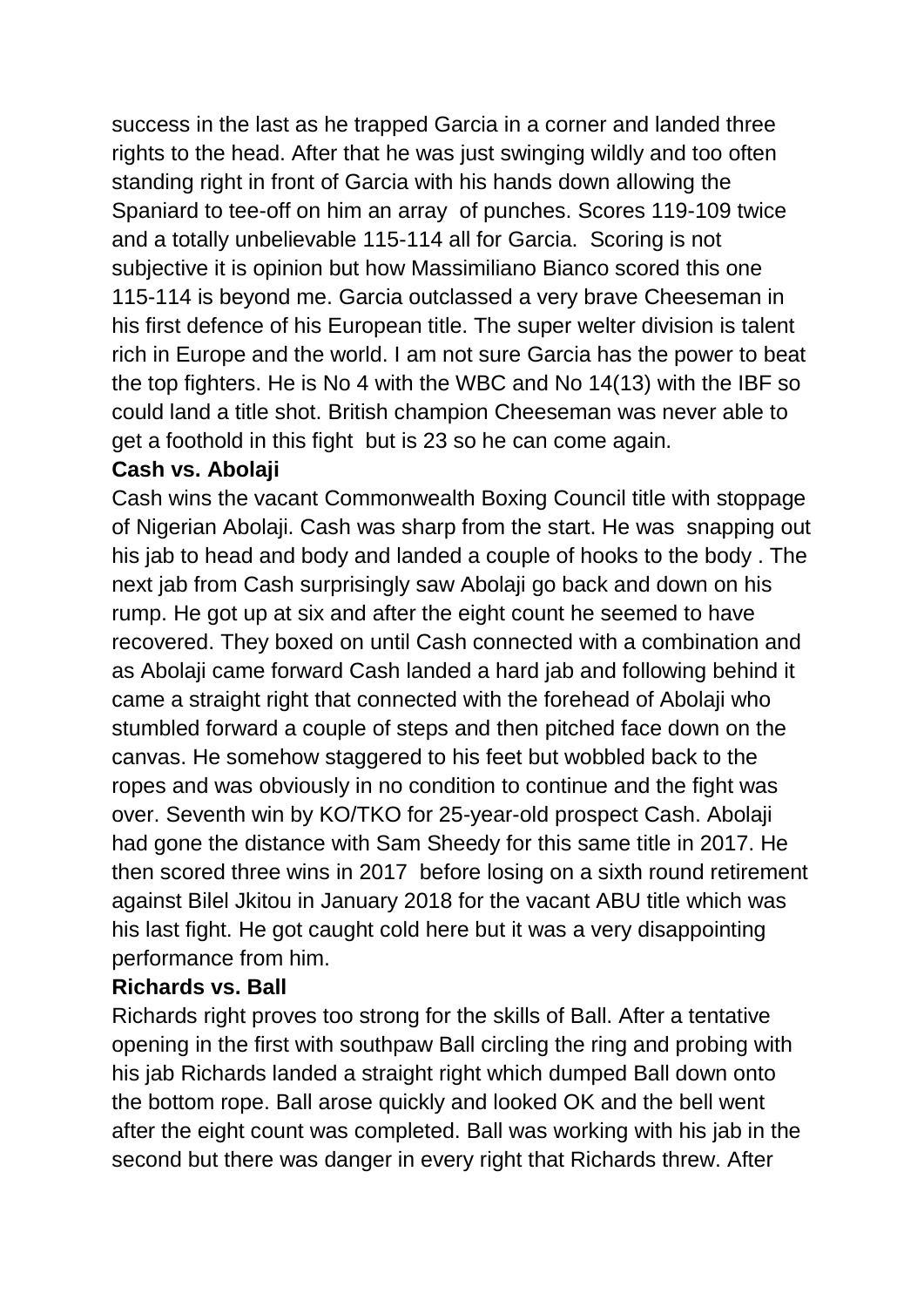they both landed good punches a right to the body saw Ball drop to his knees. He beat the count but was hurt and the bell went before Richards could press home his advantage. It was mainly a case of exchanging jabs in third until two rights from Richards put Ball down again. Ball was up at eight and allowed to continue. Richards chased Ball throwing more rights. A couple landed and as Ball staggered back the referee stopped the fight with Ball protesting strongly that he was OK. "Spider" Richards, 28, makes it eight wins by KO/TKO and collects the vacant WBA Continental title. His only loss is against Frank Buglioni when he came in as a very late substitute and lost a close decision in a challenge for the British title. This is his fourth inside the distance win since then. The 6'4" Ball had won his last five fights.

#### **Okolie vs. Lodi**

Okolie just keeps busy with stoppage of an outclassed Lodi. There was no way this one was going to last long. Okolie towered over the Hungarian and was able to spear Lodi with jabs and drop in right crosses. Lodi was in survival mode before the first minute was over. Okolie was able to stand off and place his punches where he liked with little or nothing coming back from Lodi. The visitor threw a few punches at the start of the second but soon went back into his shell' Okolie put Lodi down with a left and a right . Lodi was up quickly but floored again by a right to the head. Got to his feet and as the eight count was completed the bell rang. A straight right saw Lodi drop to one knee in the third. He beat the count and tried to come forward but two rights sent him down again. This time when he completed the eight count the referee waived the fight over. Okolie, the Commonwealth and British champion, move to 8 wins by KO/TKO. This was a defence of his WBA Continental title and whoever though this was a suitable title fight should hide their face. A top prospect Okolie was several classes above Lodi who was a late pick as his opponent. The danger is that if Okolie gets fed opposition like this he could develop habits that could cost him dear against better opposition but his team will make sure that doesn't happen. Eighth loss by KO/TKO for Lodi.

#### **Fitzgerald vs. Rzadek**

Fitzgerald overpowers poor Rzadek for another quick win. No time wasting from Fitzgerald. He was landing thudding hooks to the body and strong rights. Rzadek tried a couple of punches but all he got for his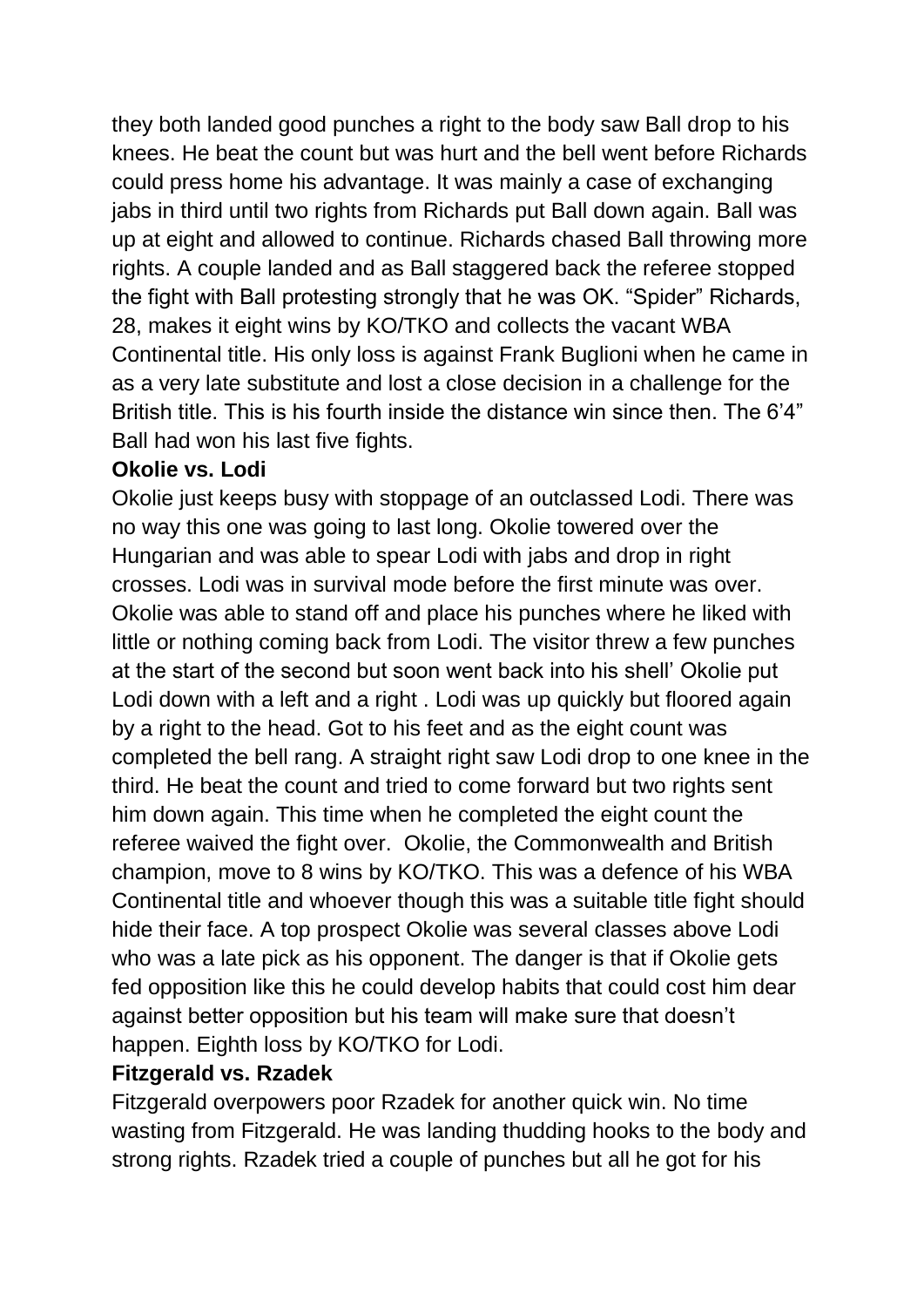trouble was another series of blistering hooks from Fitzgerald. A stiff jab followed by a right to the head saw Rzadek fall to his knees late in the round. He made it to his feet and lasted the remaining seconds to the bell. Early in the second a left from Fitzgerald landed very low. He was given a warning and Rzadek given some recovery time. When the fight resumed a series of hooks and a wicked uppercut saw Rzadek fall to his knees and although he just made it his feet the referee stopped the fight. The 27-year-old Commonwealth gold medallist makes it nine wins by KO/TKO but this was just another keep busy fight. He will face a much sterner test when he tackles unbeaten Anthony Fowler in Liverpool on 30 March. Now that will be some fight. Rzadek in way over his head he has 18 losses inside the distance.

## **Barcelona, Spain: Super Feather: Samir Ziani (28-4-1) W RTD 6 Juli Giner (23-4-1). Light: Frank Urquiaga (13-1-1DREW 10 Ivan Tomas (9-0-1) . Super Feather: Moussa Gholan (11-0) W RTD 5 Alex Rat (8- 4-2).**

#### **Ziani vs. Giner**

Another exciting European title fight sees Frenchman Ziani take on experienced former EU champion Giner in the Spaniard's home city and break both Giner's heart and that of Giner's fervent supporters to win the EBU belt. The pattern for the fight was set in the first round and never varied. Southpaw Ziani was marching forward getting in close and working the body and Giner was moving and countering. The rounds were close in a too-and-fro battle. Ziani was having success with his body punches and Giner was on target with sharp, accurate counters. It looked a fairly even fight over the first five rounds but in the sixth the body attack paid off for Ziani. He continued to press hard and Giner began to feel his 35 years and began to struggle. He had nothing left and although he was still on his feet at the bell he was finished and retired in his corner. Former French champion Ziani, 28, wins the European title at his second attempt having lost a very close decision, 115-113 from all three judges, against Guillame Frenois in 2016. He had won seven in row since then Giner, 35, is a former Spanish feather and super feather and EU champion with his losses being to quality opposition in Ruddy Encarnacion, Miguel Roman and Martin Joseph Ward for this European title. It could be retirement time for "The Rock".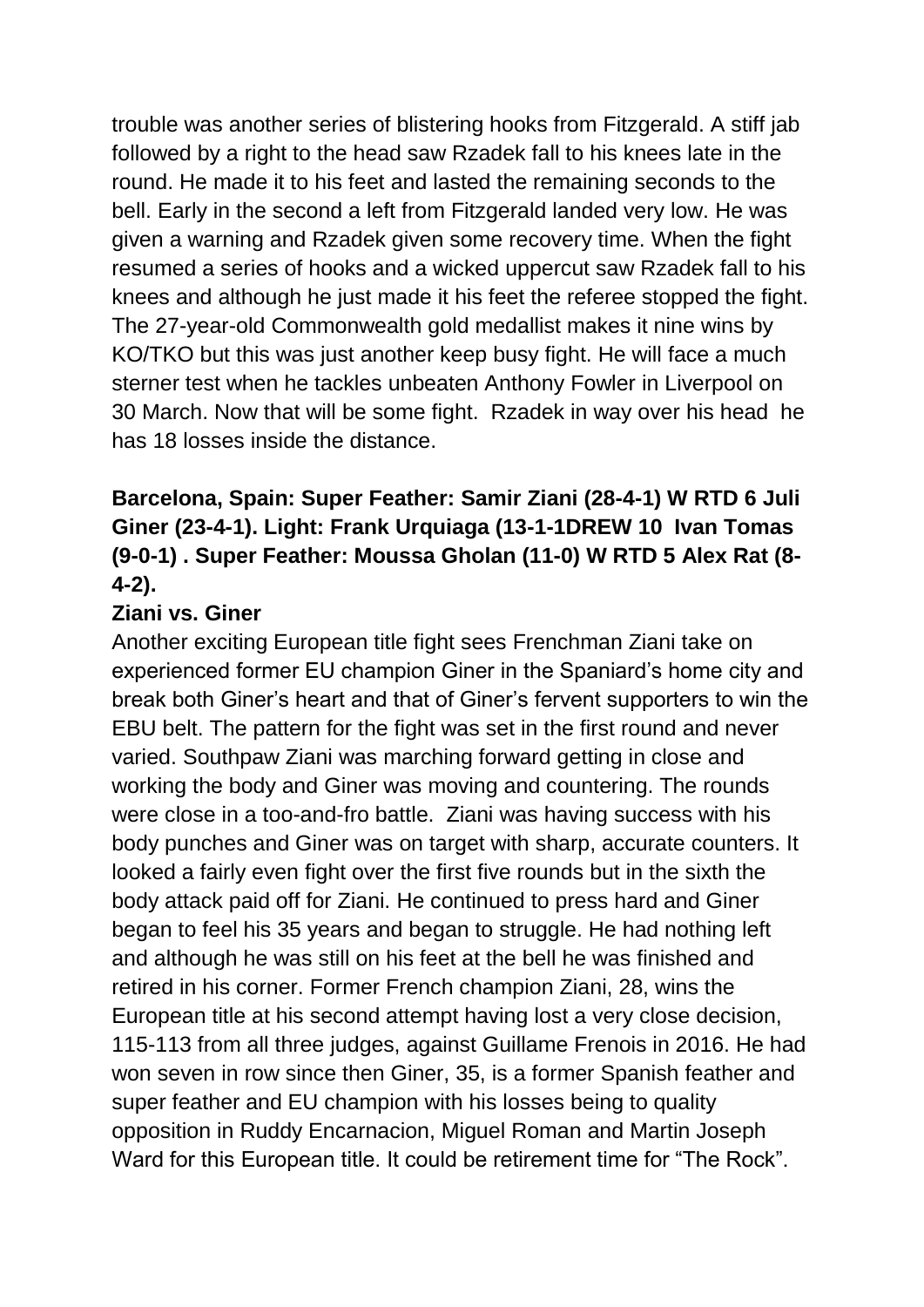### **Urquiaga vs. Tomas**

Urquiaga and Tomas end up all even after a good ten round scrap for the vacant Spanish title. Urquiaga was the favourite and that looked the right pick over the first four rounds. From the fifth Tomas started to firstly get into the fight and then take it over and it was close all the way with the draw looking a fair result. Scores 95-95 twice and 96-95 for Torres. Peruvian-born Urquiaga suffered his only loss when he was outpointed by Edis Tatli for the European title last August. Tomas, 25, did well as this was his first ten round fight. Hopefully there will be a return.

### **Gholan vs. Rat**

Lanky youngster Gholan wins the vacant WBC Youth title with a victory over Rat. The tall Moroccan-born Gholan had already built a substantial lead when Romanian Rat retired citing an injury to his left arm. Good win for Gholan who was also in his first ten round fight. Madrid-based Rat, who previously fought for the IBF Youth title, had won his last two fights.

## **Tokyo, Japan: Light: Kenichi Ogawa (23-1,1ND) W PTS 10 Roldan Aldea (12-7-1). Fly: Junto Nakatani (18-0) W TKO 9 Noaki Mochizuki (15-4). Koki**

## **Ogawa vs. Aldea**

Ogawa returns to the ring for the first time since being suspended for testing positive after winning the vacant IBF super featherweight title against Tevin Farmer. Ogawa won the first round but southpaw Aldea scored with some sharp lefts to the body in the second. Ogawa took over then scoring with heavy rights in the fourth and fifth with Aldea managing to get home some left hooks. Ogawa dished out heavy punishment in the seventh And eighth but Aldea refused to crumble and fought hard to the last bell. Scores 99-92, 98-92 and 97-93 for Ogawa. He celebrated his 31<sup>st</sup> birthday on Friday and gets win No 17 by KO/TKO. With Farmer now the IBF champion Ogawa will be looking to fight his way back to another title shot. Aldea, the Philippines lightweight champion, does not travel well-six of his seven losses have been on the road,

### **Nakatani vs. Mochizuki**

Southpaw hope Nakatani wins the vacant Japanese title with stoppage of Mochizuki. Nakatani was handing some severe punishment with lefts to the body and right uppercuts. Mochizuki managed to do some good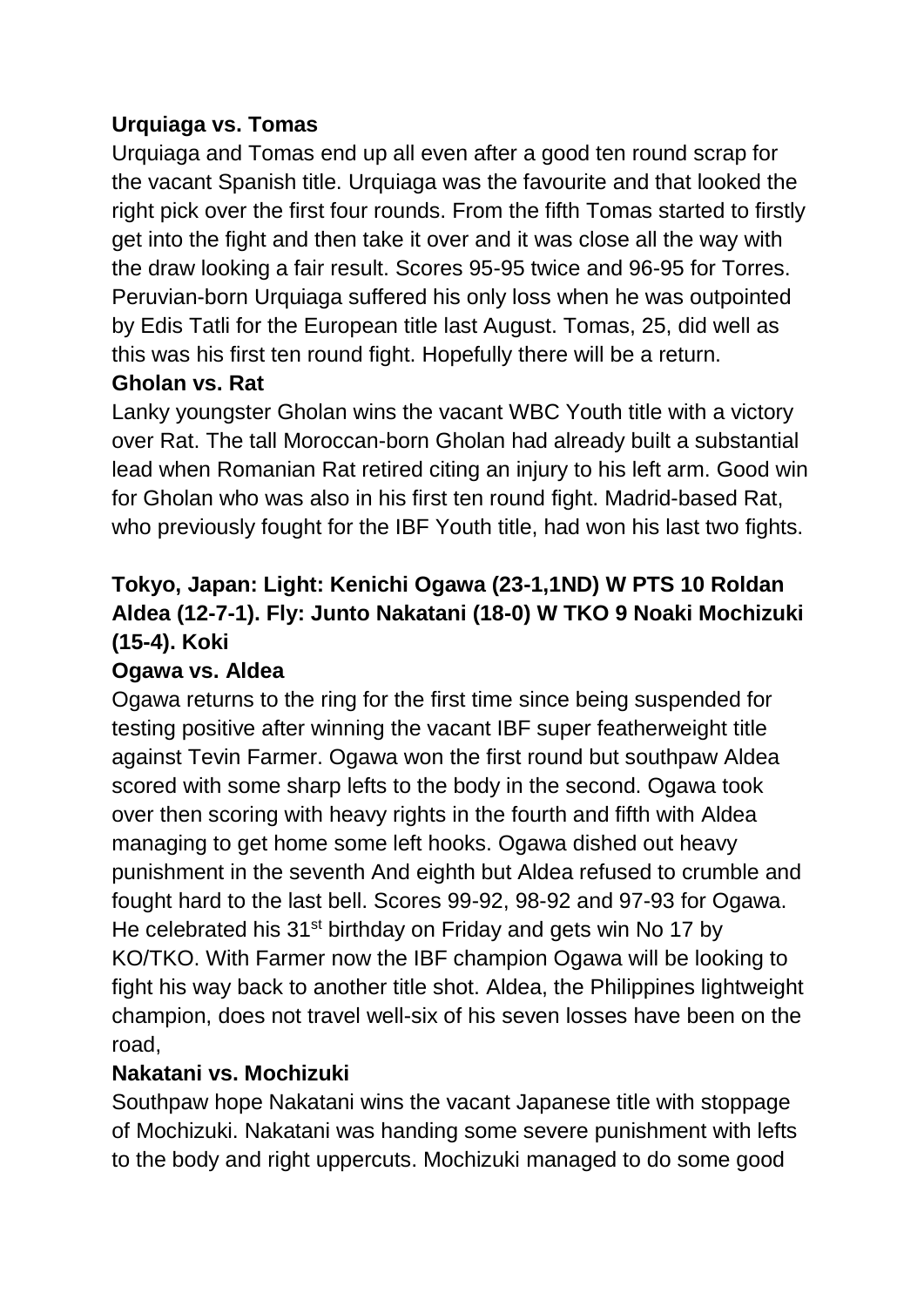work inside in the second but was having to absorb some heavy hits. Nakatani continued to press over the next three rounds with his uppercut again a dominating punch. After five rounds Nakatani was well in front on scores of 49-46 twice and 50-45. Mochizuki was beginning to fade but kept fighting back although his face was now swelling from Nakatani's punches. In the ninth a right uppercut and a straight left had Mochizuki in trouble and the referee stopped the contest. The 21-yearold Nakatani now has 13 victories by KO/TKO. He is already rated WBC 4/WBO 10 so could be in line for a title fight later this year. First loss by KO/TKO for Mochizuki who had won 4 of his last 5 fights.

## **Rio Bravo, Mexico: Super Feather: Tomas Rojas (51-16-1) W RTD 10 Jairo Lopez (23-10). Super Middle: Juan Macias Montiel (21-4-1) W TKO 4 Marcos Reyes (37-5).**

#### **Rojas vs. Lopez**

Age is but a number for "The Worm" as Rojas outclasses and beats Lopez. The tall, skinny southpaw, a former WBC super flyweight champion was living up to his "Doberman" nickname but Rojas showed a combination of good defensive work and hurtful counters and Lopez went down on one knee after a hail of punches in the fourth. Lopez is tough and he continued to try to take the fight to Rojas but was paying a heavy price and was floored again with a body punch in the tenth. It was a well beaten Lopez who went back to his corner and he did not answer the bell for the eleventh round. After loses to Cris Mijares and Edivaldo Ortega in 2017 it looked as though Rojas was coming to the end of the road. However he proved that he still had plenty left with a points win in October over Jhonny Gonzalez. He is No 8 with the WBC so at 38 there may be one more title shot out there for him. Fifth loss by KO/TKO for Lopez. He was 2-3 in fights in 2017 and 2018 but the three losses were against Luke Campbell, Jose Felix and 19-0 Joseph Aguirre **Montiel vs. Reyes** 

Montiel gets win over more experienced Reyes. Both of these are big punchers so it was not expected to go the distance. What was not expected was that young Montiel would almost blow Reyes away in the first round. Montiel came out punching and put Reyes immediately under pressure. He landed some heavy stuff and late in the round a series of head punches floored Reyes. He only just beat the count and was saved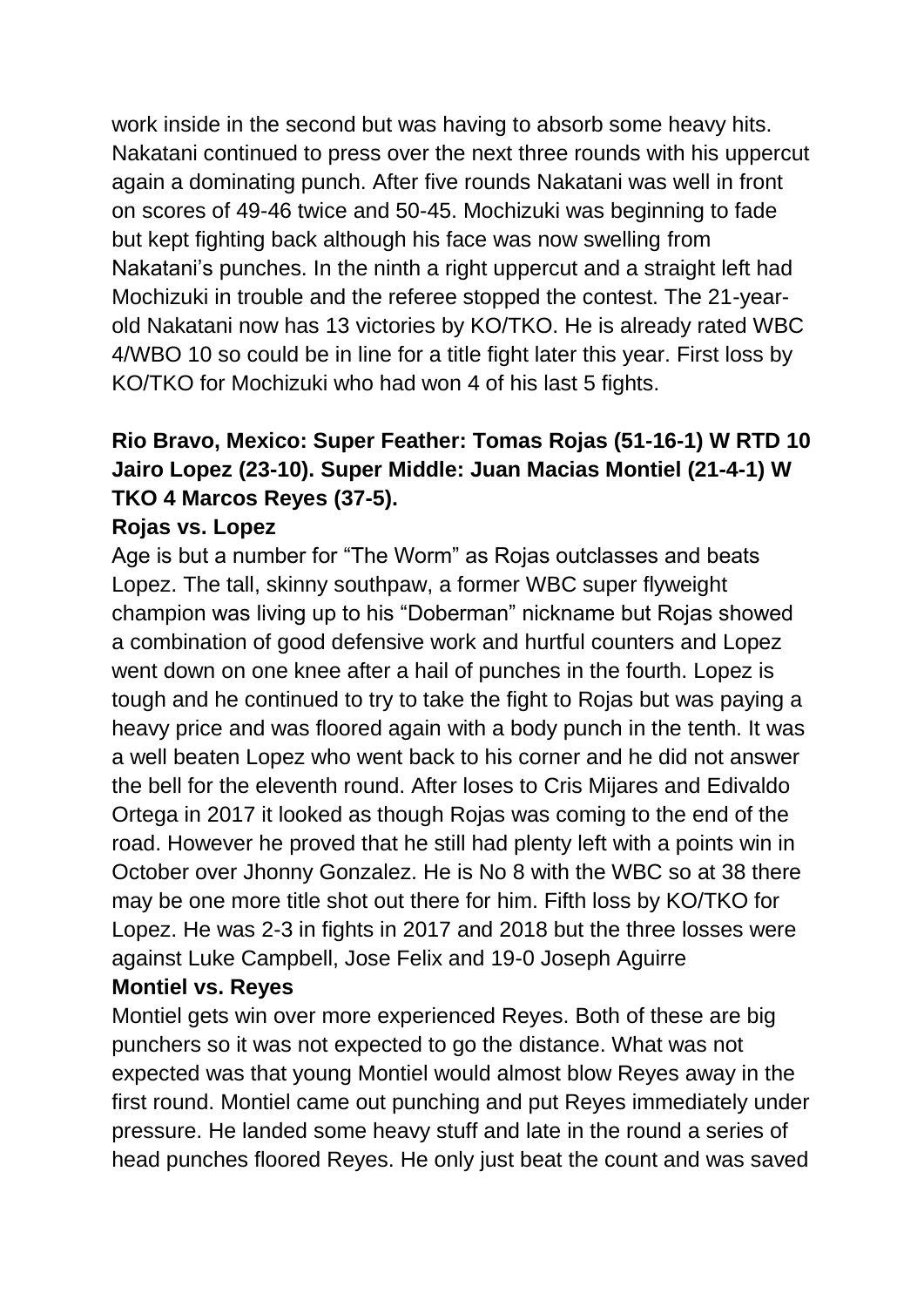from defeat by the bell. Reyes never really recovered from that pounding and Montiel had him under fire and on the back foot through the second and third and by the fourth the referee was ready to step in and declare Montiel the winner. The 24-yerar-old "Juanito" is a member of the clan fighting Montiel's clan from Los Mochis which includes former world champion Fernando Montiel. This is his 21st win b y KO/TKO. His only inside the distance defeat was against Jaime Munguia in 2017. Reyes started his career by going 32-1 in his first 33 fights and had reversed his only loss. He then went 3-3 in his next six including defeats against Julio Cesar Chavez Jr and David Lemieux. He had won his last two fights but he looked an old man here and just caved in under the pressure

## **Anapa, Russia: Light: Elnur Samedov (8-1) W PTS 10 Viskhan Murzabekov (18-3).**

Samedov climbs off the floor twice and wins vacant Russian title at the second attempt with split decision over more experienced favourite Murzabekov. Samedov was down in the first and third rounds and both boxers escaped without injury when they toppled through the ropes with Murzabekov landing on the ring apron and Samedov pitching head first into the ringside seats. Neither fighter was injured and Samedov staged a strong finish to claw back the points lost over those first three rounds. The 25-year-old Azeri-born southpaw had lost a split decision to unbeaten Nikita Kuznetsov for the vacant title in March last year. He now goes forward into the semi-finals of the Presidents Cup. "Little Tyson" Murzabekov had won 6 of his last 7 fights with all of the wins by KO/TKO.

## **London, England: Super Light: Philip Bowes (19-3) W TKO 2**

**Benson Nyilawila (10-2).** "Quicksilver" Bowes wins the vacant Commonwealth Boxing Council belt with second round stoppage of young Tanzanian Nyilawila. The tall East London southpaw gets win No 3 by KO/TKO and has won 10 of his last 11 fights. Nyilawila, 21, lacked the experience to really pose any problems for Bowes and suffers his second loss in a row.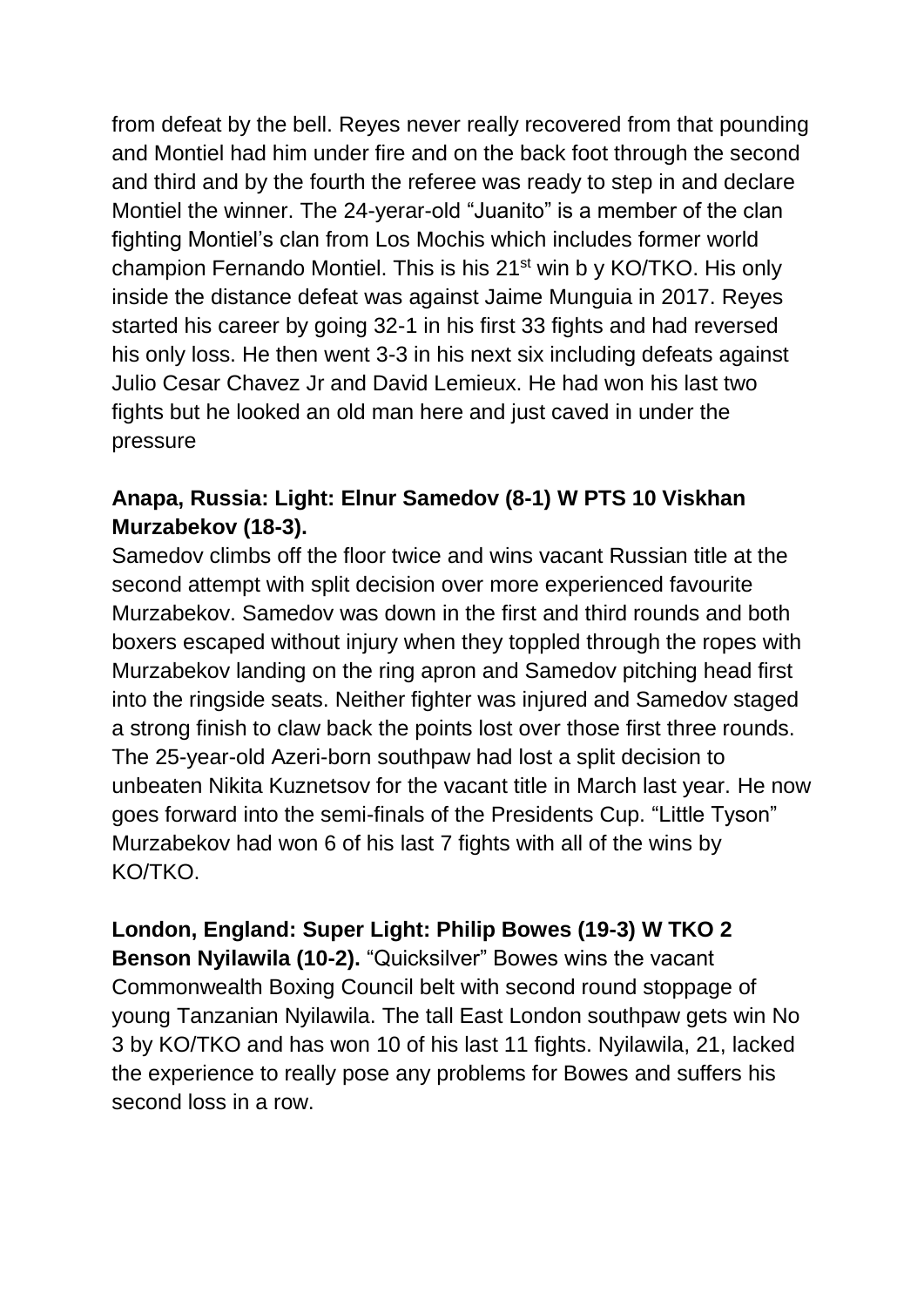## **Necochea, Argentine: Middle: Francisco Torres (11-3) W PTS 10 Alan Castano (13-1). Middle: Jonathan Wilson Sanchez (14-3-1) W TKO 3 Sergio Lopez (12-3).**

### **Torres vs. Castano**

An upset result as Torres beats Castano. This was a quarter final fight in the Argentinian middleweight Super 8 tournament for the Carlos Monzon Cup. Castano was the favourite to win the Tournament but fell by the wayside as he was clearly beaten by Torres. After a close opening round Torres began to make use of his advantages in height and reach and was able to counter the attacking Castano with long lefts and rights and land sharp uppercuts when Castano did get inside. Castano took too long to get into the fight and was not nearly busy enough. By the end of the fifth Torres had built a good lead. Castano was walking through the punishment in the sixth and finally handing out some of his own. Torres banged back strongly in the seventh and there were some savage exchanges over the last three rounds as Castano tried vainly to close the points gap. Scores 97-93 twice and 96-94 all for Torres. Big win for Torres who did not even figure in the Argentinian ratings. Inactivity may have caused the slow start to the fight for Castano. He had only one fight in 2017 and was inactive in 2018. He was a top ranked amateur who competed in the World Series of Boxing before turning pro. He is the younger brother of Brian Castano the holder of the secondary WBA super welterweight title.

#### **Sanchez vs. Lopez**

Plenty of incident in this one as Sanchez gets a win when Lopez just climbs out of the ring in the middle of the third round. In the first round Lopez was storming forward forcing Sanchez to the ropes. As he piled forward throwing more punches Sanchez stepped to the side and a charging Lopez went out over the top rope being caught by a couple of ringsiders before he hit the floor. He managed to get in the ring before being counted out. Later in the round Lopez floored Sanchez with a right and with Sanchez kneeling on the canvas looking up at him Lopez took a step forward and landed another right for which he should have been disqualified. Sanchez was up at eight and survived. In the next round the position was almost reversed with Sanchez missing with punches and ending up balanced on the top rope half way out of the ring with the referee grabbing him by the shoulder and pulling him back into the ring.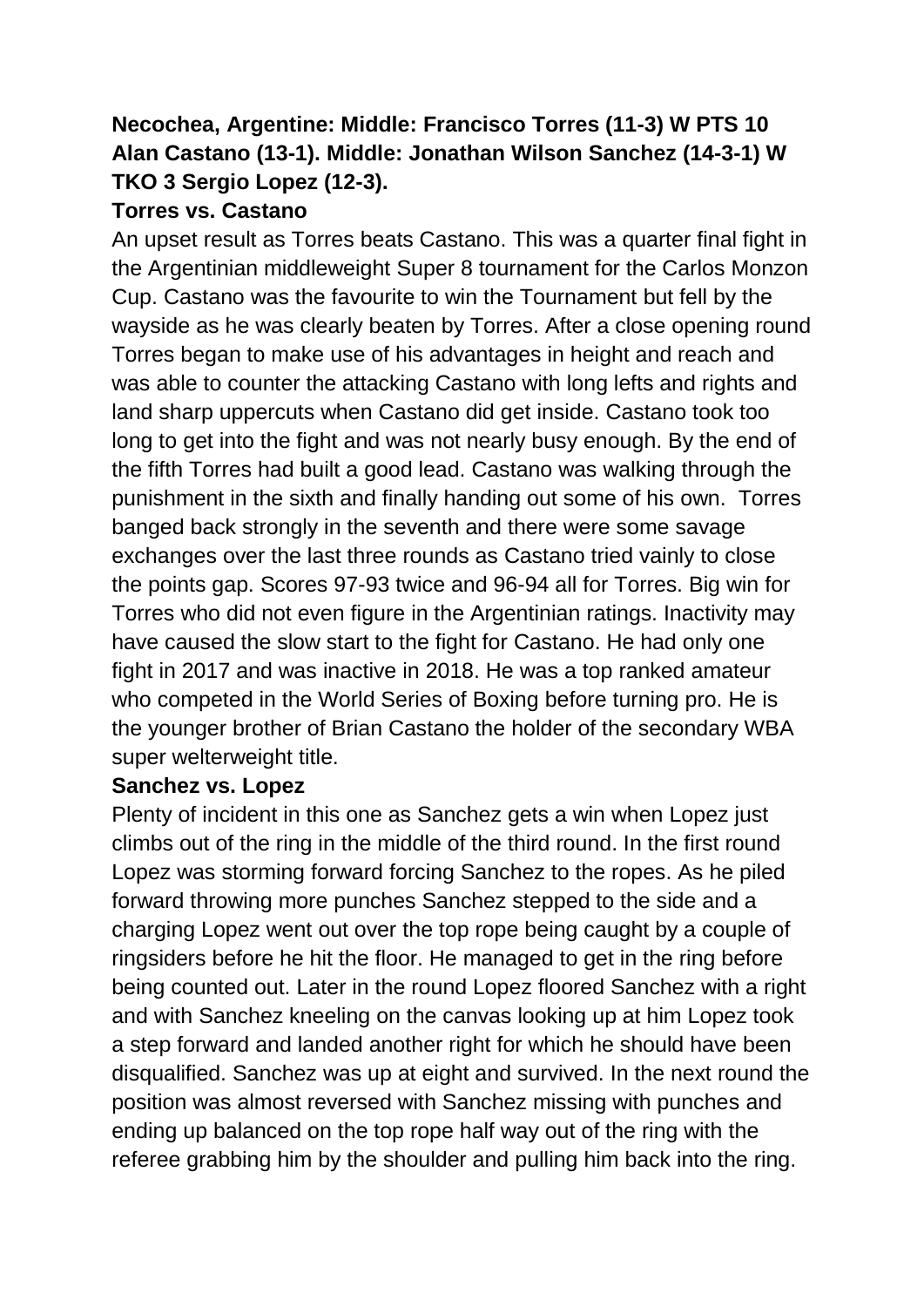In the third Sanchez began to connect with hard right crosses to the head and the referee gave Lopez a standing count. When the action resumed Sanchez drove Lopez to a corner. Lopez then turned away , waived his arm and just climbed out through the ropes onto the ring apron. He then changed his mind and climbed back into the ring. The referee proceeded to count Lopez out., Bizarre! Sanchez needed the win being 1-3-1 in his last 5 fights. The victory puts him in the semi-finals of the Argentinian middleweight Super8. Lopez, the Argentinian No 6, had won 8 of his last 9 fights and even he could not explain his crazy actions.

## **Ingelmunster, Belgium: Super Feather: Maidin El Garni (14-0) W PTS 10 Brian Pelaez (8-4). Super Feather: Hakim Ben Ali (21-6) W PTS 8 Matthieu Lehot (11-10-1)**

### **El Garni vs. Pelaez**

El Garni lifts the vacant IBO Continental title with victory over Spaniard Pelaez. El Garni was conceding lots of height and weight against Pelaez but was always coming forward and getting past the jab of Pelaez. Neither fighter is a puncher so there were plenty of fiery exchanged but without either really being shaken. Most of the rounds were close but El Garni looked to have just done enough to edge out the Spaniard. Scores 99-91, 98-92 and 96-94 all for El Garni. The 25-year-old El Garni is a former undefeated French lightweight champion but has moved down and is now No 2 super feather in the French ratings and No 18 in the EU lists. Pelaez , 23,had won 6 of his last 7 fights with the defeat coming in December against unbeaten Puerto Rican hope Abraham Nova .

### **Ben Ali vs. Lehot**

Former Belgian champion Ben Ali also faced a taller opponent in former French champion Lehot. The pattern was much the same as the other main event with Ben Ali bundling his way inside with Lehot trying to work at distance. Ben Ali's tactics prevailed and he was a clear winner on all three cards. Scores 77-74 twice and 78-74 all in favour of Ben Ali. The former European Union title challenger lost back to back fights to unbeaten opponents Faroukh Kurbanov and Joe Cordina but has won two in a row and is hoping to fight for a title this year. First fight for Lehot since losing the French title last May.